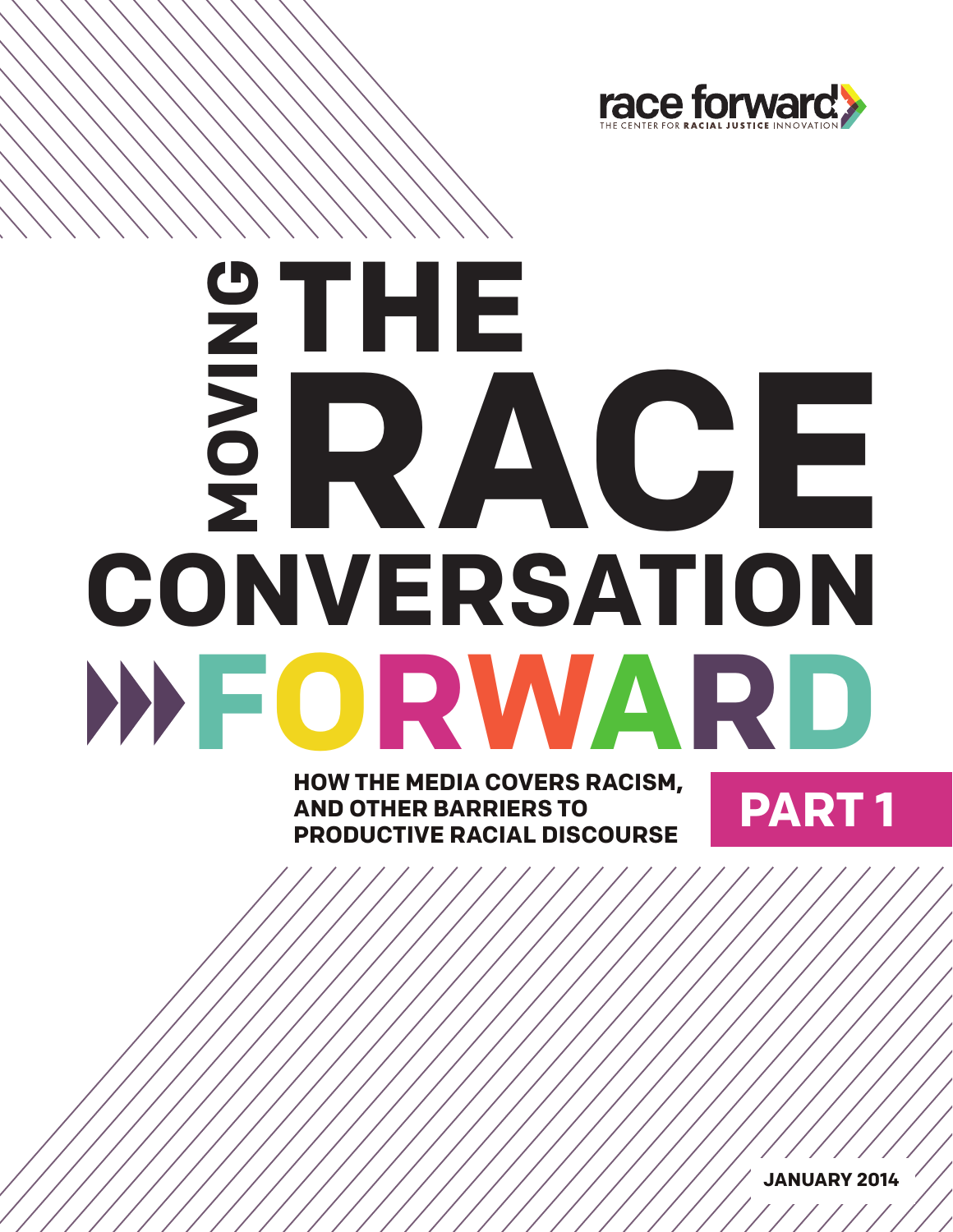# **TABLE OF CONTENTS**

# **PART 1**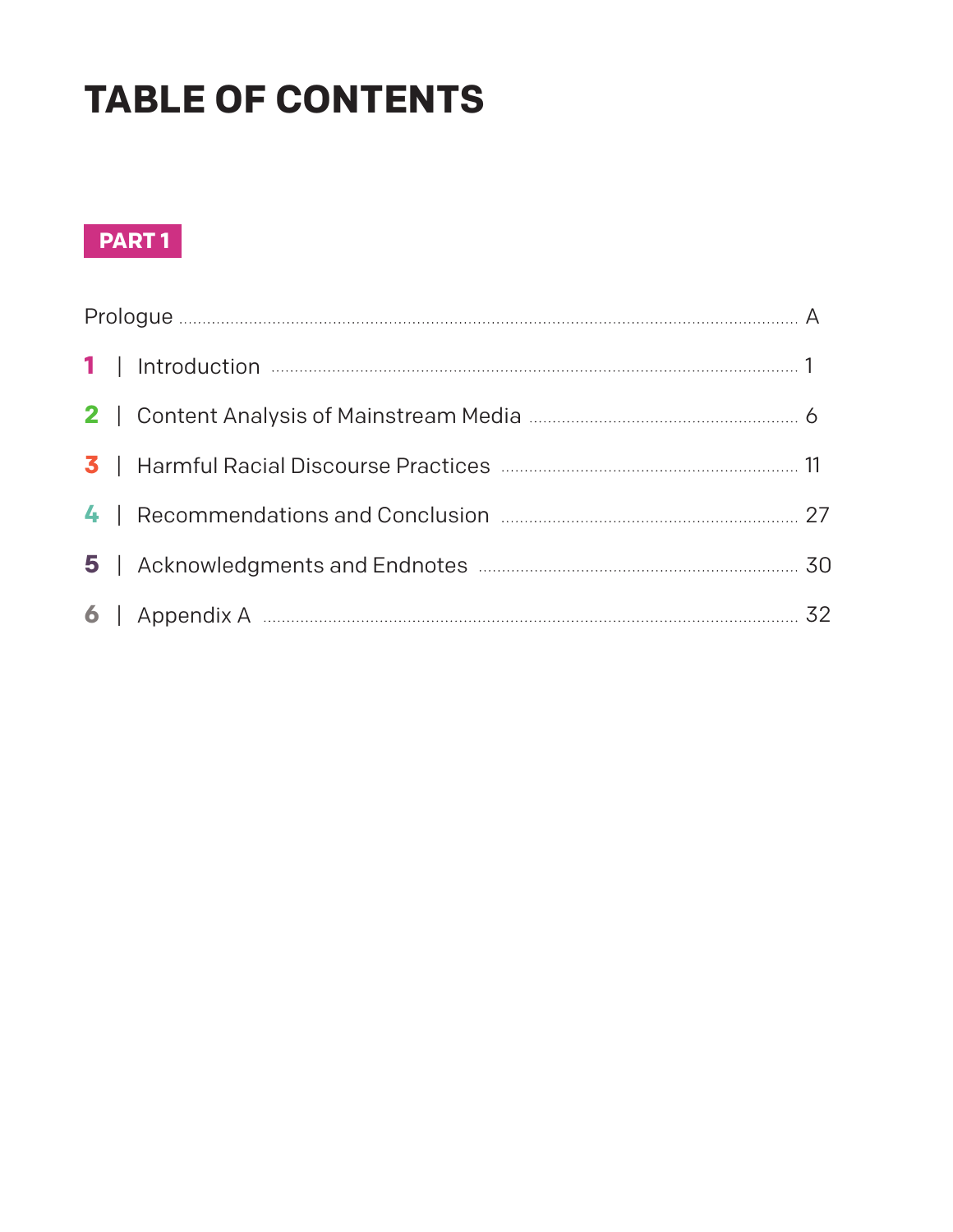# **PROLOGUE**

**oving the Race Conversation Forward** is a two-part report that first, describes some of the major impediments to productive racial discourse in the United States, and second, profiles and provides lessons from several recent interventions and initiatives that are breaking down significant barriers toward racial justice. M

**PART ONE: HOW THE MEDIA COVERS RACISM, AND OTHER BARRIERS TO PRODUCTIVE RACIAL DISCOURSE** identifies and describes some of the key ways in which mainstream discourse in the United States unproductively approaches issues of race and racism. In this report, we present our expansive analysis of recent media coverage on race and racism (Section 2), and our description of Seven Harmful Racial Discourse Practices that occur not just in mainstream media, but in varied spaces where "race talk" takes place (Section 3). It also provides some everyday discourse recommendations applicable to everyone from racial and social justice advocates to media editors to leaders and members of religious groups to news consumers.

**PART TWO: RACIAL DISCOURSE CHANGE IN PRACTICE** provides case studies of recent interventions and initiatives advanced by the racial justice field to disrupt and supplant unproductive mainstream discussions of race and racism. The cases include a campaign entitled "Drop The I-Word," launched in September 2010 by Race Forward itself (at the time still known as the Applied Research Center). This second report also provides lessons gleaned from these interventions and initiatives, perhaps most applicable to racial and social justice advocates, but also relevant to others who are eager to respond to the dominant frames and stories that negatively impact people of color, and/or to proactively advance values and narratives that will lead our society toward a racially equitable future. These lessons are accompanied by important considerations for organizations to bear in mind when selecting spokespersons for racial equity communications. And finally, we also provide recommendations for those in philanthropy curious about current needs and opportunities to support the development of framing expertise, skills-building and collaboration.

While each report stands on its own, we hope that many readers will explore both, and engage with us and others who are reshaping and reforming the way we talk about race and racism in our country today and into the future.

Engage with us and others who are reshaping and reforming the way we talk about race and racism in our country today and into the future.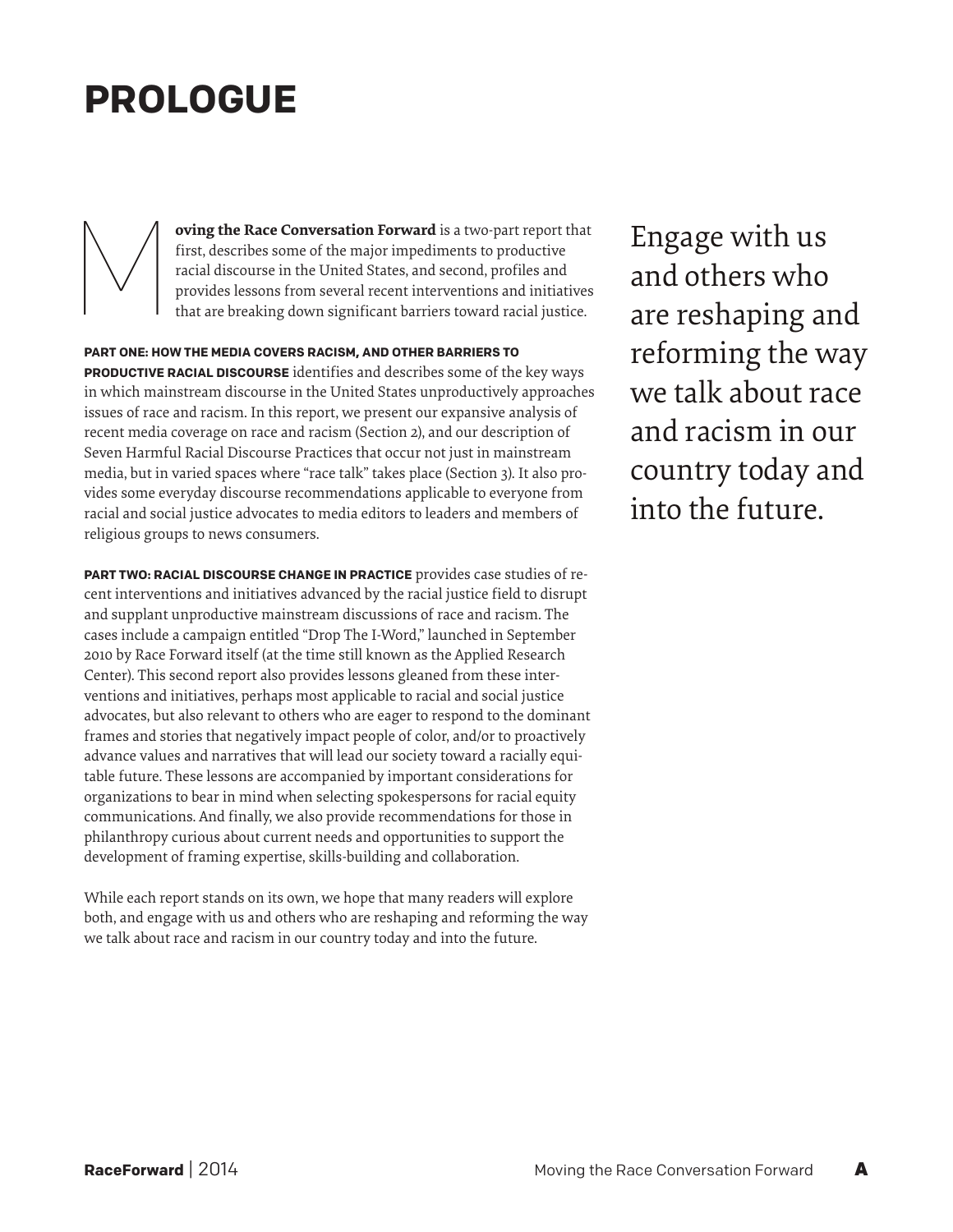# **SECTION 1: Introduction Moving the Race Conversation Forward**

**tanding in an elevator** on her way to a cable television news program appearance in 2011, Race Forward executive director Rinku Sen was asked by a producer, "So what kind of work do you do?"1 After learning that Sen leads a racial justice organization, the producer paused a moment before responding, unnerved: "Racial tanding in an elevator on her way to a cable television news<br>program appearance in 2011, Race Forward executive director<br>Rinku Sen was asked by a producer, "So what kind of work do you<br>do?"<sup>1</sup> After learning that Sen leads you got Obama. What more do you want?"

"What more do you want?" The question's key implication is that if even one Black person can achieve profound success by rising to a highly visible and powerful position, then racism must no longer exist as a significant barrier to millions of others. According to this line of thinking, modern-day racism must surely be an illusion that obscures the "reality" that personal responsibility and hard work are the true, sole and sufficient determinants of individual outcomes.

"What more do you want?" The question in this context suggests a lack of awareness about the issues that animate the racially stratified, lived experiences — in educational opportunities and school discipline; in immigration policies; in treatment by the criminal justice system, from police to the courts to prison; in hiring, wages, and promotion opportunities; in access to quality, affordable health care; within the Lesbian, Gay, Bisexual, Transgender and Queer (LGBTQ) movement; even in access to the voting booth — of the nation's people of color.

"What more do you want?" The question reveals an all-too common impatience in the United States with efforts to even talk about race. It is an impatience that makes up part of a set of reluctances and aversions — to publicly and collectively confront our racial past, present, and future — that is not unique to political conservatives who claim we live in a "post-racial" society. It also takes the form of an attitude held by many in the social justice field who see race as too difficult or too divisive to address in their efforts to improve conditions and achieve fairness for all.

These varied aversions to talking about race demonstrate that our national conversation on race is stuck. One segment of the country wants to talk about race as little as possible – restricting the definition of racism to a very limited set of overt intentional acts or thoughts held by individuals. And another segment of the country is frustrated by the infrequent and stifled nature of how racism is defined and discussed. Both are eager to produce and advance positive images and stories about people of color and our communities in order to supplant the negative, ostensibly "race-neutral" or "race-silent" frames and stories that often dominate the general public's mind and decision-making. More is needed to move our race conversations forward in more satisfying, informed and productive ways.

# **How Race Forward defines Racial Justice:**

Systematic fair treatment of people of all races that results in equitable opportunities and outcomes for everyone.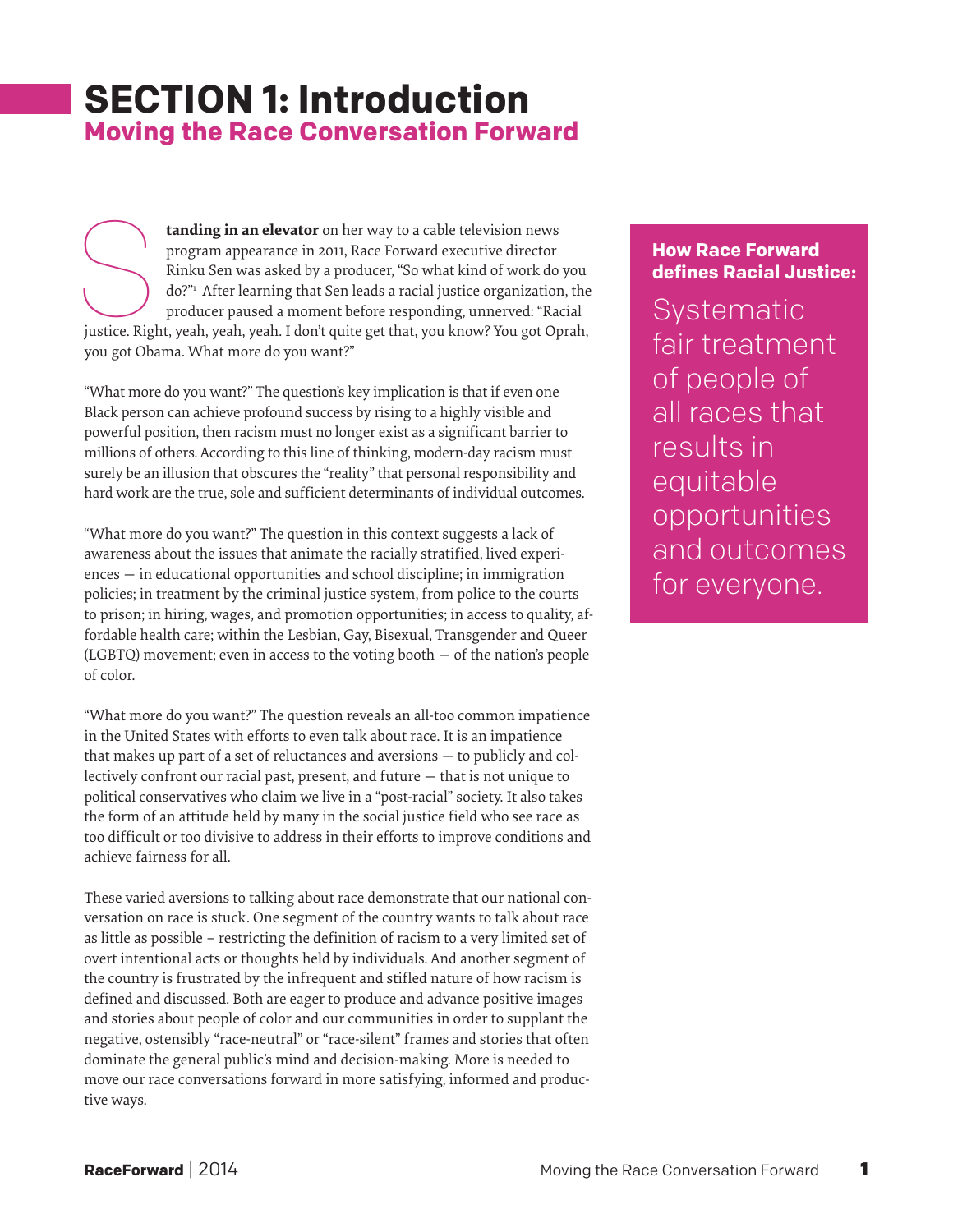# **KEY FINDINGS**

*From Our Original Content Analysis of 1,200 articles and transcripts from 2013 (see Section 2):*

- **• Most of the mainstream media's racism content is not "systemically aware."** On average, about two out of three articles on race and racism failed to include a perspective with any insight on systemic-level racism. Many of those cases, instead focused upon racial slurs and other types of personal prejudice and individual-level racism.
- **• The amount of systemically aware content varies significantly by topic and by outlet.** While half of the race-related criminal justice content we analyzed was systemically aware rather than focused on individual-level racism, only about 8% of entertainment coverage was. And while neither The Washington Post nor The New York Times provided exemplary coverage of race and racism from a primarily systemic perspective, both of these national newspapers demonstrated higher rates of systemically aware content when compared with local papers and with CNN and Fox News programs.
- **• Mainstream media discussions of race and racism very rarely feature prominent, robust coverage of racial justice advocacy or solutions.** Articles and op-eds that profiled or promoted major policies or reforms at the systemic level of racism, or that covered protests and organizing done with a racial lens, never constituted more than 3.3 % of any individual news outlet's coverage of race and racism.

## **KEY ARGUMENTS**

*From our identification of Seven Harmful Discourse Practices (see Section 3):*

- When these harmful racial discourse practices succeed, either individually or acting collectively within a single narrative, they stifle the general public's understanding of systemic racism.
- They often reinforce the common misconception that racism is simply a problem of rare, isolated, individual attitudes and actions, and most damagingly — (and) posing a significant barrier to the success of people of color — racism is a thing of the past.
- Taken together, these harmful discourse practices often ostensibly promote a blanket standard of "colorblindness," while simultaneously promoting socalled "race-neutral" policies and practices that reinforce the power of white anxiety and fear in policymaking and decision-making.

## **KEY RECOMMENDATIONS**

*For those looking to move the race conversation forward (See Section 4):*

- • Expand your understanding of racism beyond personal prejudice and hate to systemic racism
- Focus on actions and impacts rather than attitudes and intentions
- Add a racial lens to conversations on class, gender, sexuality, etc.
- Cultivate discourse that centers the humanity and leadership of people of color

**Cultivate** discourse that centers the humanity and leadership of people of color.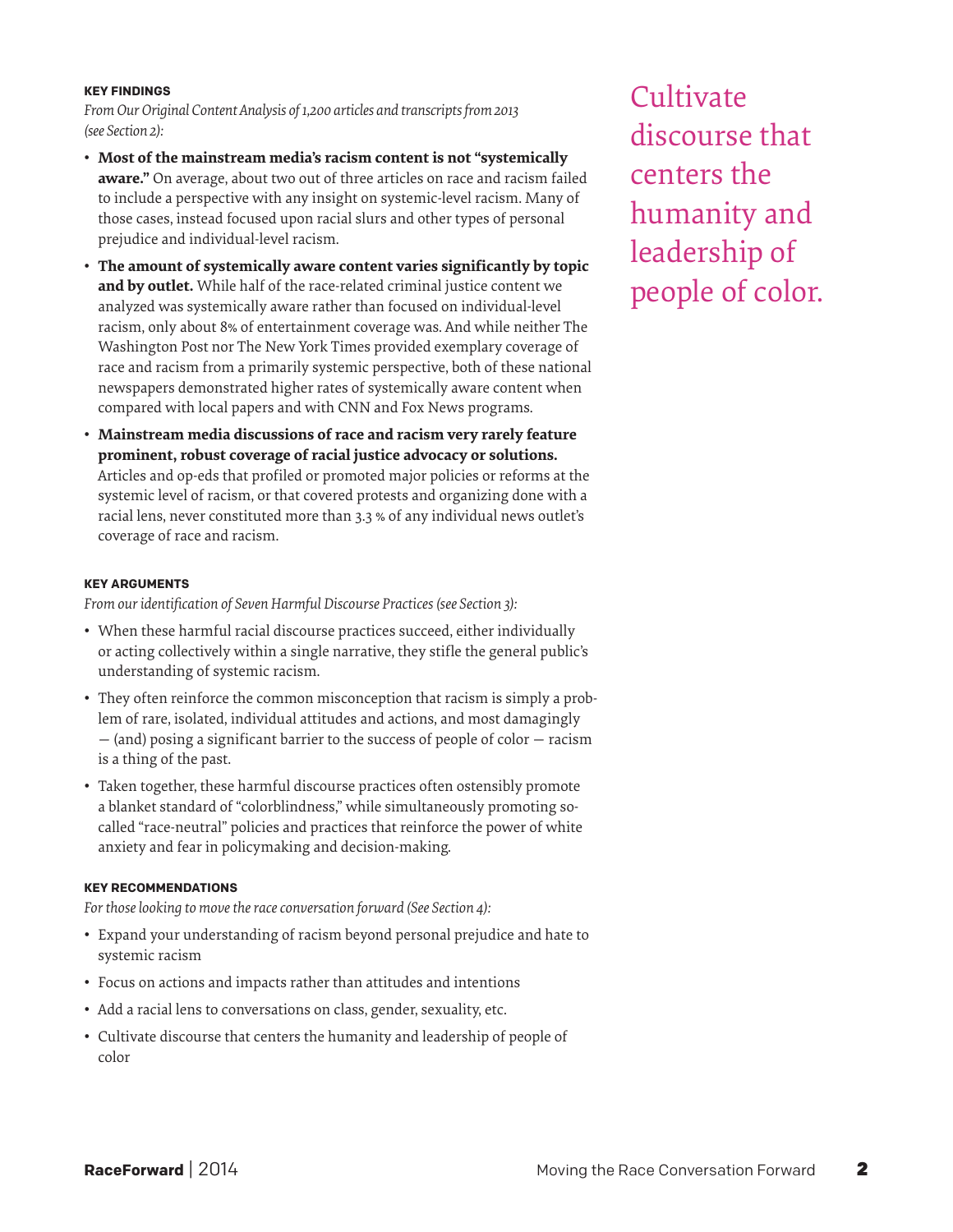#### **KEY TERMS USED IN OUR WORK AND IN THIS REPORT**

*Race Forward's Levels of Racism*

During the course of our three decades of in-person trainings and consulting for clients of various backgrounds and fields of work, Race Forward has developed definitions for "Four Levels of Racism" — two within the individual level of racism and two within the systemic level — that we re-introduce here. The key distinction is between the two levels of racism, individual and systemic. While we acknowledge the impact of individual acts of racial discrimination, we believe that it is critical to do so within a deeper analysis of systemic racial injustice.

# **INDIVIDUAL-LEVEL RACISM**

**INTERNALIZED RACISM** lies within individuals. These are our private beliefs and biases about race and racism, influenced by our culture. Internalized racism can take many different forms including racial prejudice toward other people of a different race; internalized oppression, the negative beliefs about oneself by people of color; or internalized privilege, beliefs about superiority or entitlement by white people. An example is a belief that you or others are more or less intelligent, or beautiful, because of your race.

**INTERPERSONAL RACISM** occurs between individuals. These are biases that occur when individuals interact with others and their private racial beliefs affect their public interactions. Examples include racial slurs, bigotry, hate crimes, and racial violence.

# **SYSTEMIC-LEVEL RACISM**

**INSTITUTIONAL RACISM** occurs within institutions and systems of power. It is the unfair policies and discriminatory practices of particular institutions (schools, workplaces, etc.) that routinely produce racially inequitable outcomes for people of color and advantages for white people. Individuals within institutions take on the power of the institution when they reinforce racial inequities. An example is a school system that concentrates people of color in the most overcrowded schools, the least-challenging classes, and the least-qualified teachers, resulting in higher dropout rates and disciplinary rates compared with that of white students.

**STRUCTURAL RACISM** is racial bias among institutions and across society. It involves the cumulative and compounding effects of an array of societal factors including the history, culture, ideology, and interactions of institutions and policies that systematically privilege white people and disadvantage people of color. An example is the overwhelming number of depictions of people of color as criminals in mainstream media, which can influence how various institutions and individuals treat people of color with suspicion when they are shopping, traveling, or seeking housing and employment – all of which can result in discriminatory treatment and unequal outcomes.

# **SYSTEMS ANALYSIS**

What it is and why it's needed — Because the popular notion of racism is narrowly focused on personal prejudice and racial animus, a more complete analysis and presentation of race-related developments is needed. When racial dynamics are not sufficiently contextualized, it is easy to fall into the trap of victim blaming. A systems analysis adds context, reveals root causes and contributing factors, and surfaces possible corresponding solutions. A systems analysis involves an examination of questions: What institutional policies and practices are involved? What are the historical underpinnings and cumulative inequities? What cultural norms and popular ideas are reinforcing the problem? What is causing the racial inequities and tensions and what are possible solutions? If racial justice advocates adopt a routine and robust use of a systems analysis to inform our work — and the way we publicly communicate our issues — we can be a model for other advocates and journalists to do the same.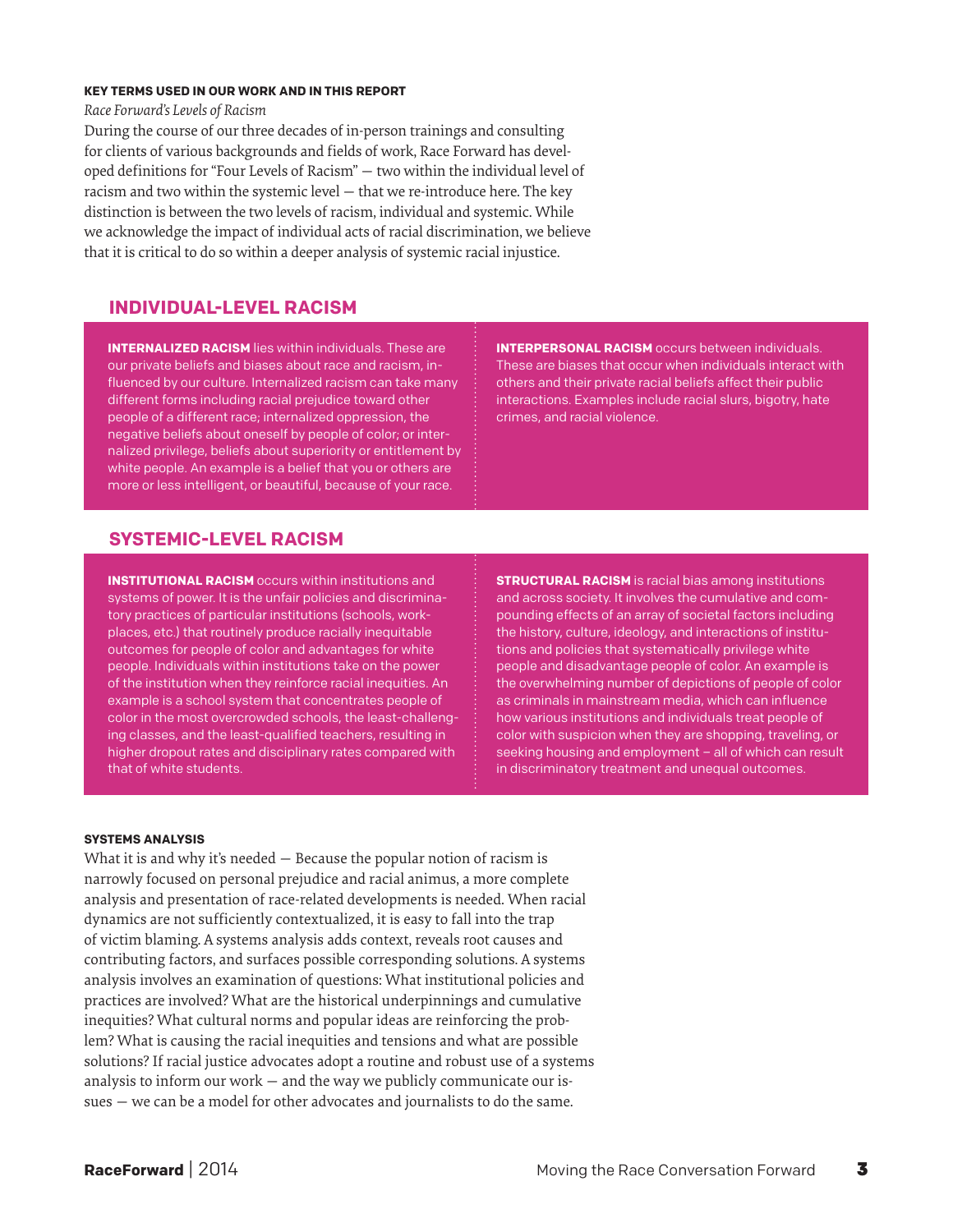## **FRAMING DEFINITIONS**

While definitions for the following key strategic communications terms vary, Race Forward offers the following interconnected definitions in the interest of providing clarity to our readers and in the spirit of fostering alignment to promote racial justice in national conversations on race.

**A frame** is a lens or worldview, often unconscious, through which human beings see an issue or problem. Frames are related to social cognition processes encoded in our brains that help us quickly make sense of complex information, and then make individual and collective decisions on that basis. These processes generate deeply embedded perspectives that are easily activated in the subconscious, especially through devices like images, stories, stereotypes and slogans. Framing for communication is a more active process than simply recognizing existing frames of cognition. When frames are applied to a social problem, they lead to conclusions about the nature of that problem, the responsibilities of various parties, potential solutions, and the actions required.

**I** Narratives, whether real, exaggerated, or fictionalized, are specific stories used to convey or reinforce a given frame. Narratives must include characters (e.g. protagonist, antagonist, heroes, villains), settings (context, time, place), action (interconnected events that change the situation, leading to a climax and resolution), and a core idea that grounds the story.

**Messages** are the takeaway from frames and narratives that point to the specific action needed. At their best, messages are concise, memorable and "soundbite"-ready, flowing logically from the corresponding narratives and frames.

In Section 3 of this report, in particular, we identify how some of the dominant frames and narratives in the mainstream discourse on race and racism stifle racial progress and tend to be promoted by some of the Seven Harmful Racial Discourse Practices. Within Section 4, we also identify some of the dominant frames that our featured racial justice interventions and initiatives have sought to dismantle and/or supplant. Readers with a particular interest in these framing terms can find key examples of their use in practice throughout the report by taking note of the icons above.

## **A BRIEF WORD ON METHODOLOGY**

The bulk of research and writing of this report was conducted by Race Forward Research Department staff with additional input from Executive Director Rinku Sen. In collaboration with the American Values Institute, Race Forward staff also helped organize a meeting in May 2013 with more than two dozen racial justice thinkers, organizers, strategists, and communications experts to examine and imagine the dominant frames and narratives that stifle racial justice in three broad issue areas — immigration, criminal justice, and education. Content from that all-day convening also informs this report.

As practicing experts in the coverage of racial issues in the media, Race Forward's Colorlines staff was consulted in the development of the Seven Harmful Discourse Practices. Sen and Race Forward's Thought Leadership and Practice Specialist Terry Keleher drew from three decades of experience and knowledge from Race Forward trainings and consultations to develop the Lessons and Recommendations in Section 5.



# **EXAMPLE OF OPPOSING FRAMES, NARRATIVES AND MESSAGES WITHIN IMMIGRATION DISCOURSE:**

**Frame:** Law & Order vs. Human Dignity

**Narrative:** Broke the Law vs. Harmed by Bias

**Message:** Only use the word 'illegal' when describing immigrants vs. Use alternatives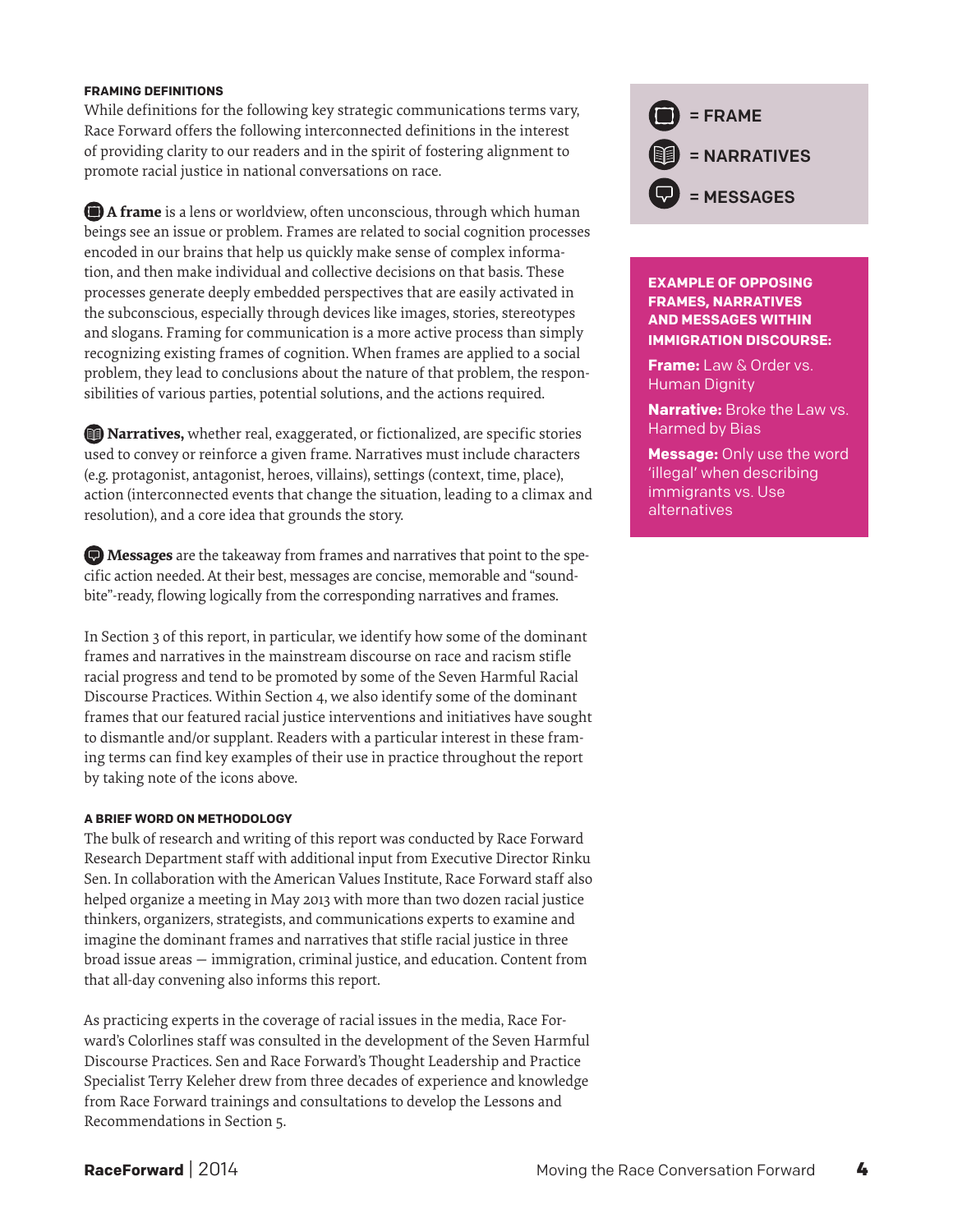# **SECTION 2: Content Analysis of Mainstream Media**

**s described in the introduction**, the purpose of this report is to identify and describe some of the key ways in which mainstream media coverage and discussions of race and racism in the U.S. stifle our nation's progress toward racial justice. In particular, we will show that the bulk of the mainstream media's race and s described in the introduction, the purpose of this report is to identify and describe some of the key ways in which mainstream media coverage and discussions of race and racism in the U.S. stifle our nation's progress to less well-understood systemic levels described in the "Key Terms" on page 3.

To reach this important conclusion, we undertook a media content analysis to identify systemically aware racism content on a scale that has only rarely been attempted before, and we're hopeful that our findings will generate productive dialogue about the way society typically defines and discusses issues of race and racism.

We examined nearly 1,200 articles and transcripts from national and local newspapers, as well as cable television news transcripts from January through August 2013. Our researchers coded each article for the following:

- One of fourteen news outlets (three cable news networks, three national newspapers, and eight high-circulation newspapers from around the country).
- • Systematically Aware racism content vs. Systemically Absent racism content (Figure 2.1 for a descriptions of each).
- • One of nine different content areas (politics, criminal justice, entertainment, sports, etc.).
- Select stories that garnered significant attention in 2013 (e.g., Paula Deen, Voting rights, the George Zimmerman trial, etc.).
- Note: Please see Appendix A for a full review of terms and our methodology.

Our analysis yielded a unique and original data set. During our extensive literature review, we found minimal existing work that examines how race is used across both television and newspaper media content. Our analysis covered national newspapers, local newspaper and television, while much of existing research is confined to one state or metropolitan area.5 We found, however, excellent work on how certain groups such as, African Americans, or Latina/os are portrayed in the media<sup>6</sup> that concentrates mostly on how they are stereotypically portrayed in the media, and especially how Latinos and African-Americans are disproportionately portrayed as criminals.7 Moreover, the existing research tends to examine race in connection to a certain policy area, such as welfare, or it examines race in the context of certain events such as Hurricane Katrina.<sup>8</sup> Hence, our study is one of the few that examines the broad category of racism and how it is portrayed in the media. Our study is also one of the few that examines multiple media outlets across the nation. Our unique data set and methodology will serve as a source of information for other researchers and organizations that want to build on this work with related projects.

Mainstream media coverage and discussions of race and racism in the U.S.stifle our nation's progress toward racial justice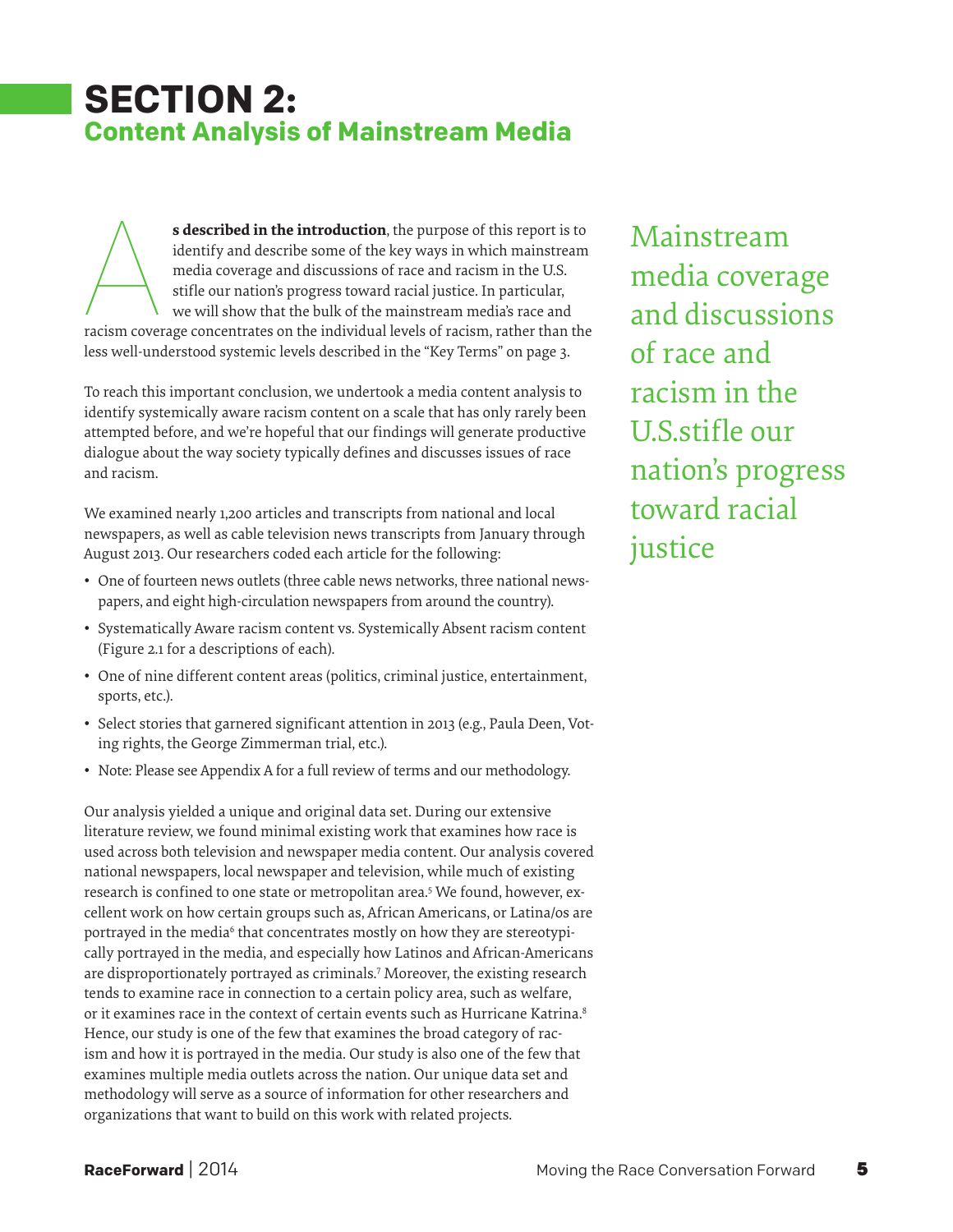## **'SYSTEMICALLY AWARE' VS. 'SYSTEMICALLY ABSENT': DEFINING TERMS**

Broadly speaking, this report contends that our mainstream media, public officials and political pundits would serve our country better by concentrating far more energy and resources investigating and discussing the systemic levels of racism, instead of the more commonly understood individual levels.

The term we use to capture the former in our Section 2 content analysis is systemically aware, in contrast to systemically absent content. **Systemically aware** content mentions or highlights policies and/or practices that lead to racial disparities; describes the root causes of disparities including the history and compounding effects of institutions; and/or describes or challenges the aforementioned. In contrast, **systemically absent** content focuses attention solely on individual-level acts of racism; dismisses and/or negates the existence of systemic racism within institutions or society more broadly; and/or describes racism as a past-tense condition. [See Figure 2.1]

While systemically aware news coverage, as we've defined it, does not necessarily incorporate the exact terms "institutional racism," "structural racism," "systemic racism," or "racial justice," we nevertheless find it worth noting that such coverage is far more likely to lay the groundwork for a more productive discourse on race and racism precisely because the discussions are less tied to particular individuals. Contrary to this is an obsession with asking questions that typify individual-level racism coverage such as "Is [insert celebrity / sports figure] a racist?"

#### **FIGURE 2.1: DISTINGUISHING BETWEEN "SYSTEMICALLY AWARE" CONTENT AND "SYSTEMICALLY ABSENT" CONTENT**



**1) Individual-level racism** – e.g., coverage of the alleged use of racial slurs or of racial incidents that are explained as the product of the personal prejudice of an individual

**2) Dismissals of systemic racism** – e.g., coverage that denies the existence of racism that is institutional or system-wide or perspectives that promote institutionally or structurally racist policies, such as the racial profiling of Muslims **3) Racism as past-tense** – e.g., the mention or profile of explicit or overt racism from a previous era, as in an obituary

## **EXAMPLES OF 2013 ARTICLES RACE FORWARD CATEGORIZED AS SYSTEMICALLY AWARE:**

- "Supreme Court Justice Sonia Sotomayor accused a Texas federal prosecutor Monday of tapping into a "deep and sorry vein of racial prejudice" in his questioning of a Black man facing a drug charge."2 *The Washington Post*, February 26, 2013.
- • "Two Hispanic advocacy groups are accusing the Lewisville Police Department of racial profiling. The groups say that Hispanic residents have been subjected to harassment, excessive use of force and civil rights violations."3 *The Dallas Morning News*, January 26, 2013.
- • "Far away from any courtroom, when it comes to the economy, there can be no debate. Racial inequality exists. The numbers don't lie. In jobs, housing and investing, African-Americans lag far behind whites."4 *CNN, July 21, 2013.*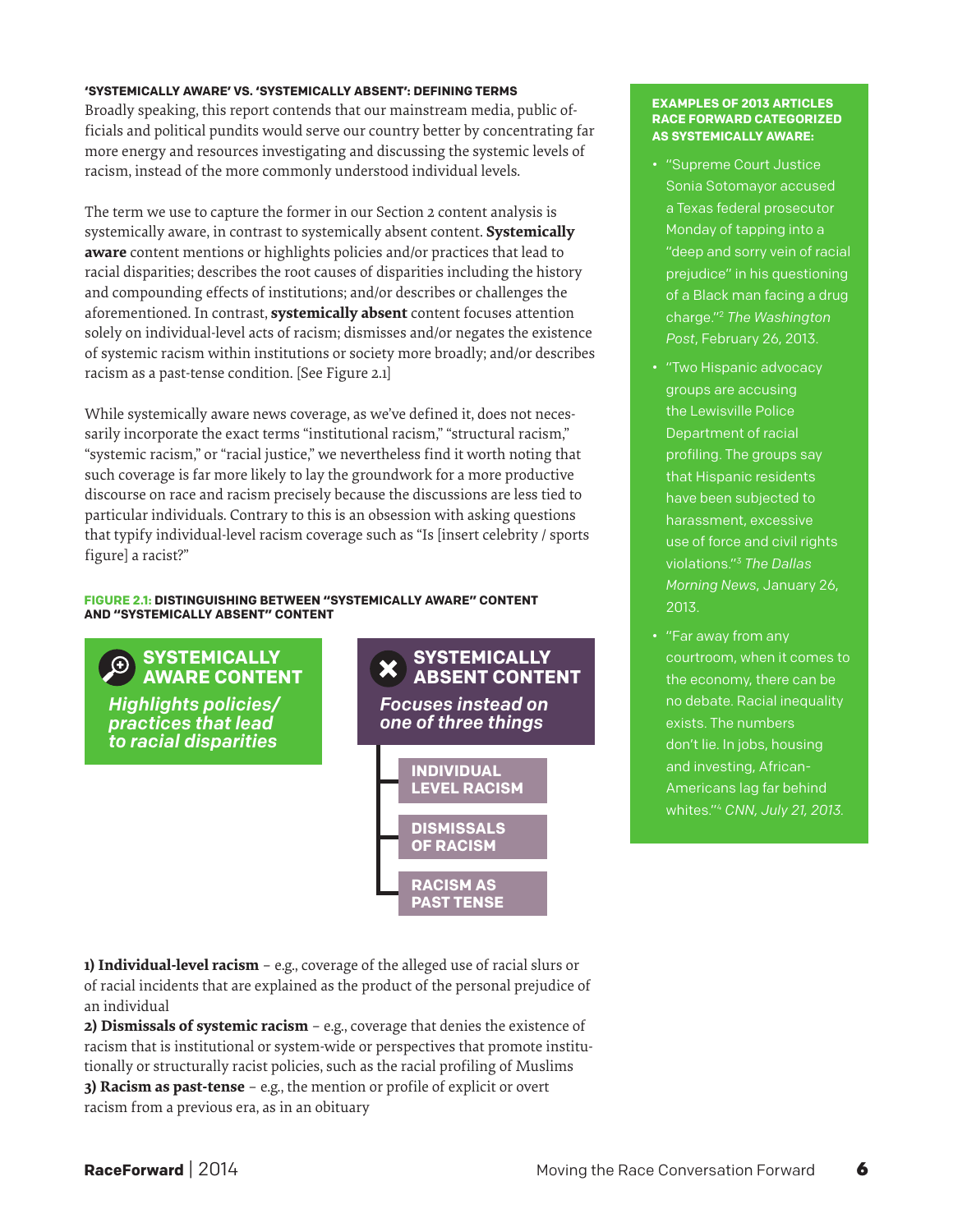# **KEY FINDINGS**

**KEY FINDING #1 – Most of the mainstream media's racism content is not systemically aware.** On average, about two out of three articles on race and racism failed to include a perspective with any insight on systemic-level racism. Many of those cases focus on racial slurs and other types of personal prejudice and individual-level racism.

# **KEY FINDING #2 – The amount of systemically aware content varies**

**significantly by topic.** When looking at our nearly 1,200 articles and transcripts as a whole, only two subject areas — the economy and criminal justice — had at least half of their race/racism coverage categorized as systemically aware. On the other hand, only 10-20 percent of arts/culture and entertainment coverage of race and racism, tended to be systemically aware. (See Figure 2.2, "Which topics had the most systemically aware content?" for full results on our nine categories.)

**KEY FINDING #3 — The amount of systemically aware content varies significantly by news source, with national newspapers, as a whole, outperforming local newspapers.** Although neither The Washington Post nor The New York Times provided exemplary coverage of race and racism, both of these national newspapers demonstrated higher rates of systemically aware content when compared with the local papers and the CNN and Fox News programs. While MSNBC had, by far, the highest rate of systemically aware content, it also had the fewest number of transcripts/articles of any of the fourteen outlets in our sample. (See Figure 2.3, page 7.)

### **SUMMARY DESCRIPTIVE STATISTICS OF OUR SAMPLE:**

- Nexis.com search terms: "racial" OR "racist" OR "racism" OR "diversity" in the LEAD of article/ transcript (i.e., the first three to five paragraphs depending upon article/ transcript length)
- Database includes three cable news networks, three national newspapers, and eight high-circulation local papers, with two each from the West, Northeast, South, and Midwest regions
- • Number of articles and transcripts included = 1,187
- Top-five content areas: politics (251 cases, 21.1% of total sample), criminal justice (193, 16.3%), entertainment (166, 14.0%), race relations/ identity (132, 11.1%), and sports (127, 10.7%)



# **WHICH TOPICS HAD THE MOST "SYSTEMICALLY AWARE" CONTENT?**

**FIGURE 2.2**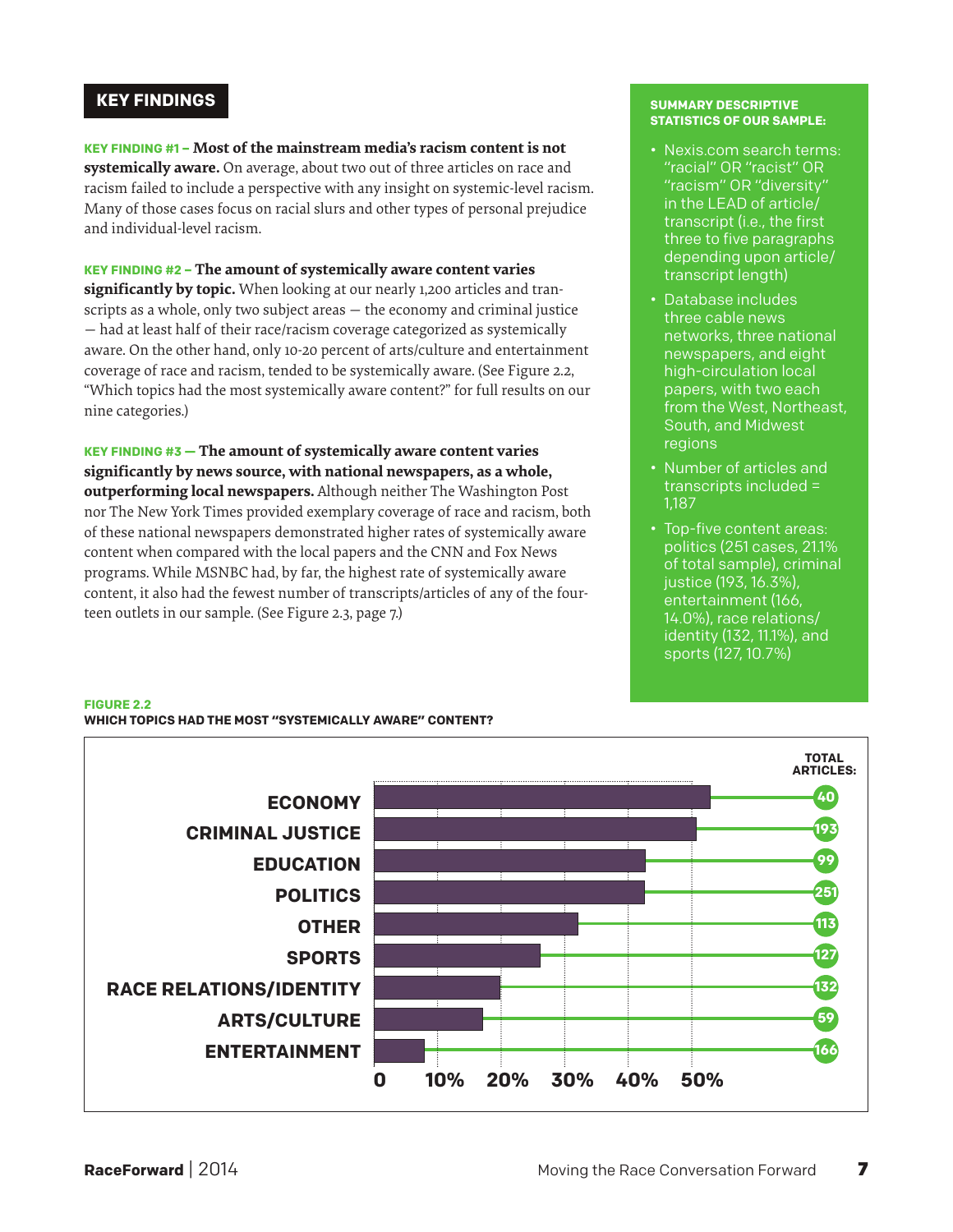#### **FIGURE 2.3 WHICH NEWS OUTLETS HAD THE HIGHEST PERCENTAGE OF "SYSTEMICALLY AWARE" CONTENT?**



**KEY FINDING #4 – Mainstream media discussions of race and racism very rarely feature prominent, robust coverage of racial justice advocacy or solutions.** Articles and op-eds that profiled or promoted major policies or reforms at the systemic level of racism, or that covered protests and organizing done with a racial lens, never constituted more than 3.3 % of any individual news outlet's coverage of race and racism. The highest incidences were found in *The Washington Post* (8 out of 244) and *Tampa Bay Times* (2 out of 61).

Examples included the coverage of the Dream Defenders, a group of student activists who protested for the repeal of "stand-your-ground" policies in the wake of the death of Trayvon Martin and the trial of George Zimmerman, and further demanded a law that addresses racial profiling and zero-tolerance policies in schools. The 50th anniversary of the March on Washington was also covered with profiles of certain robust calls for the nation to continue to address racism, inequality, and poverty in the United States. And coverage of Action United — a group of activists, clergy, and elected officials — presented analysis of the disproportionate impact the School Reform Commission's plan to close three dozen of schools in Philadelphia will have on students of color, poor students, and disabled students.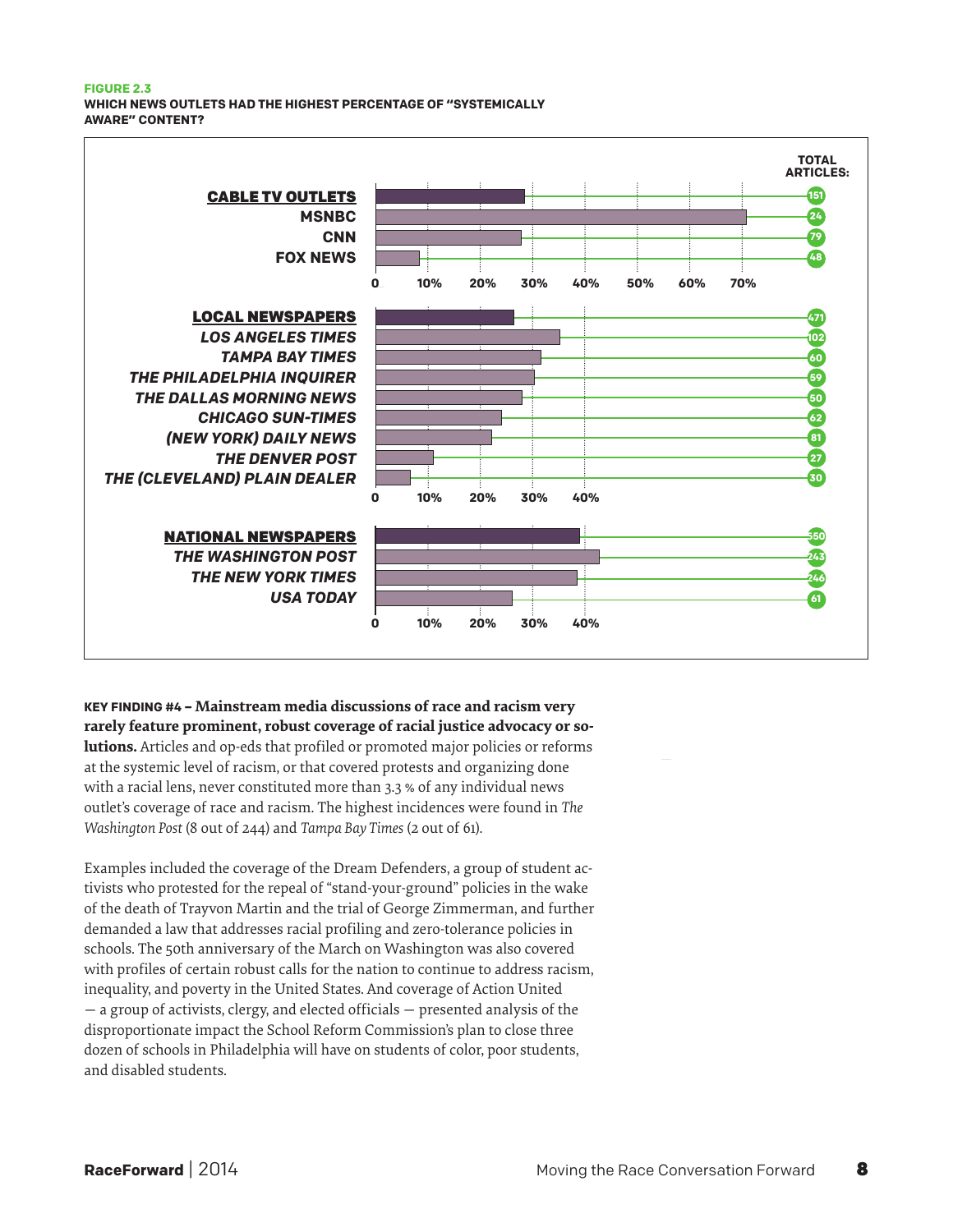#### **MAPPING THE MEDIA CONVERSATION RACIAL COVERAGE IN U.S. NEWS, JAN. – AUG. 2013**

# TOTAL SAMPLE

- • 1,187 articles and transcripts spread over fourteen news outlets – 3 national newspapers (555 articles, 46.8%), 3 cable T.V. (156 transcripts, 13.1%), 8 local newspapers (476 articles, 40.1%)
- Only one third (32.7%) of the race/racism content in the 14 newspapers/outlets was Systemically aware

# **CABLE TV OUTLETS**

- *CNN* (79 transcripts) • Together, Paula Deen and George Zimmerman accounted for almost half of CNN's race/ racism coverage
- 18 (88.9%) of Deen stories focused on<br>individual-level racism

#### *MSNBC* (24 transcripts)

- Highest percentage of systemically aware<br>transcripts (70.8%), but… ❷
- • Lowest number of race/racism-focused transcripts (26) out of all 14 media outlets

#### *Fox News* (48 transcripts) • One of only two (out of 14) outlets with

less than 10% of coverage classified as systemically aware (*The (Cleveland) Plain Dealer* was the other)

◯

• Almost one in three segments were *dismissals of racism.* 

# **NATIONAL NEWSPAPERS**

- *The Washington Post* (243 articles) • Comparatively high percentage of systemically aware articles (42.8%)
- • More than two-thirds of George Zimmerman coverage that mentioned race did so in a systemically aware fashion
- *The New York Times* (246 articles) • Slightly higher than average percentage of systemically aware articles (38.6%)
- Nine out of ten stop-and-frisk stories that<br>mentioned race did so in a systemically<br>aware fashion ይ

#### *USA Today* (61 articles)

- Almost one-quarter of its racism coverage is related to sports
- • Two-thirds of their coverage of racism and sports was focused at the individual level
- • Of their stories that addressed affirmative action, all seven articles were categorized as "dismissals of racism."

#### **WESTERN NEWSPAPERS**

- *Los Angeles Times* (102 articles) • One of only two local papers to average more than 10 racism articles per month (The other was the (*New York) Daily News*)
- Three-quarters of its criminal justice racism content was systemically aware
- *The Denver Post* (27 articles) • Racism hardly covered – lowest number of total articles among the eight local papers in our sample — and one quarter of its racism content was about sports **Q**

**= SYSTEMICALLY AWARE CONTENT = SYSTEMICALLY ABSENT CONTENT**

#### **SOUTHERN NEWSPAPERS**

- 
- *The Dallas Morning News* (50 articles)

◯

- • One-third of its racism content was focused on politics
- • 35.5% of its political articles were categorized as dismissals of racism while 35.3% of the political articles were categorized as systemically aware.
- *Tampa Bay Times* (60 articles) • One-quarter of its racism content was focused on politics
- • Only two out of the 11 criminal justice articles (18.2%) were systemically aware compared with a 50.5% score for all local papers.<sup>O</sup>

#### **MIDWEST NEWSPAPERS**

- *Chicago Sun-Times* (62 articles) • One in five of its racism content focused on race relations/ identity<sup>O</sup>
- • Highest coverage of Paula Deen among local papers (14.5%), with eight of those nine stories focused on the individual level <sup>8</sup>
- *The (Cleveland) Plain Dealer* (30 articles)
- Racism hardly covered second-lowest number of total articles amongst the eight local papers in our sample  $\odot$
- • Lowest percentage of systemically aware content  $(6.7%)$

#### **NORTHEAST NEWSPAPERS**

*(New York) Daily News* (81 articles)

÷ -2

- • Almost one in five racism stories were about stop-andfrisk (second-highest behind MSNBC)
- • 60% of the stop-and-frisk content was categorized as dismissals of racism. <sup>3</sup>
- *Philadelphia Inquirer* (59 articles) • Almost one-third of its racism content focused on sports,
- namely NFL Player Riley Cooper's use of the n-word  $\bullet$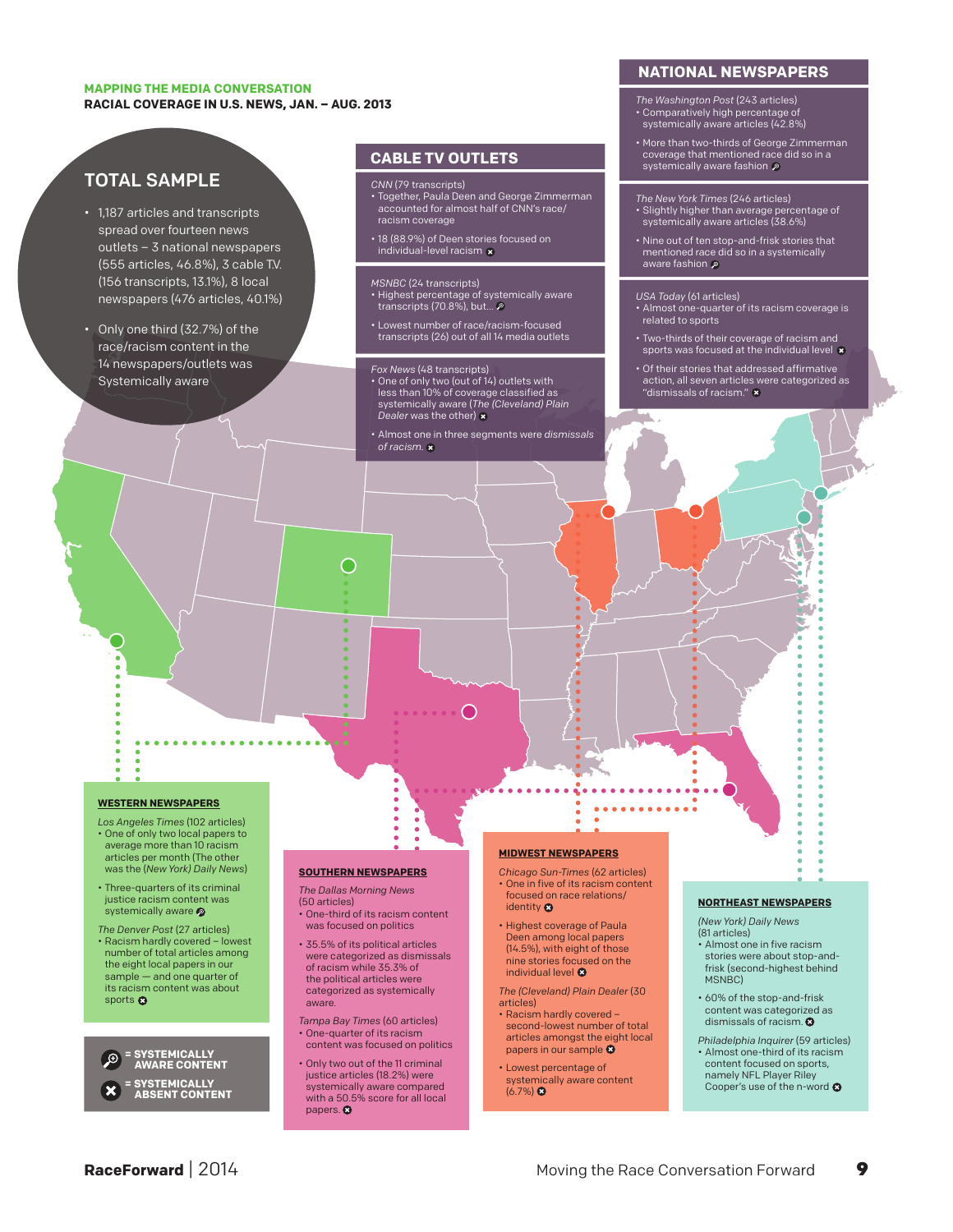# **THE ABSENCE OF ASIAN AMERICAN, NATIVE HAWAIIAN, AND PACIFIC ISLANDERS**

Mainstream media stories that focus or cover the topics of race and racism very rarely include Asian American, Native Hawaiian and Pacific Islanders (AANHPI). Such invisibilization of this community arguably gives readers the misleading and damaging impression that the AANHPI community needn't be considered when covering this topic . Of the 1,187 instances of news and television media content we analyzed, only 2.36% covered AANHPI stories. Five of the 14 newspaper and cable television outlets covered in our analysis featured no racism stories at all with any AANHPI actors or mentions (*The Cleveland Plain Dealer, Denver Post,* and the *Tampa Bay Times* amongst the covered newspapers, and CNN and Fox News on cable).

Of the local newspapers sampled, *The Los Angeles Times* and the *(New York) Daily News*, publications in the two metro areas with the largest AANHPI population, had rates of 5.83% (6 out of 103) and 3.66% (3 out of 82) for AANHPI inclusion in their racism coverage, respectively, (i.e., articles that used the terms racist, racial, racism and/or diversity in the lead). In 2012, the U.S. Census reported that 14.9% of the population in Los Angeles County identified as Asian, Native Hawaiian and Other Pacific Islander<sup>9</sup>, with the corresponding figure in the borough of Manhattan standing at 12.02%.<sup>10</sup>

# **CONCLUSION**

Overall, we found that the media focuses on individual-level racism and other relatively unproductive approaches to racism, as opposed to leading with perspectives and frameworks that are inclusive of systemic-level racism. However, we did find some variation by news source and content area. For example, our national newspapers demonstrated higher rates of systemically aware content when compared with our other media sources. Moreover, only two subject areas — the economy and criminal justice — had at least half of their race/racism coverage categorized as systemically aware, compared with 80-90% of arts/culture and entertainment coverage that had a systemically absent perspective. Asian American, Native Hawaiian and Pacific Islanders are very rarely included when the mainstream media covers the topics of race and racism, and coverage of racial justice advocacy or new solutions in racism coverage are even more rare. Our analysis shows that the leaders within mainstream media need to think critically about their discussions of race and racism and how these discussions are portrayed to the general/broader public.

We turn next to an articulation of seven harmful racial discourse practices that can be found not only in mainstream media, but in more general discourse about race and racism throughout the United States.

Coverage of racial justice advocacy or new solutions in racism coverage are even more rare.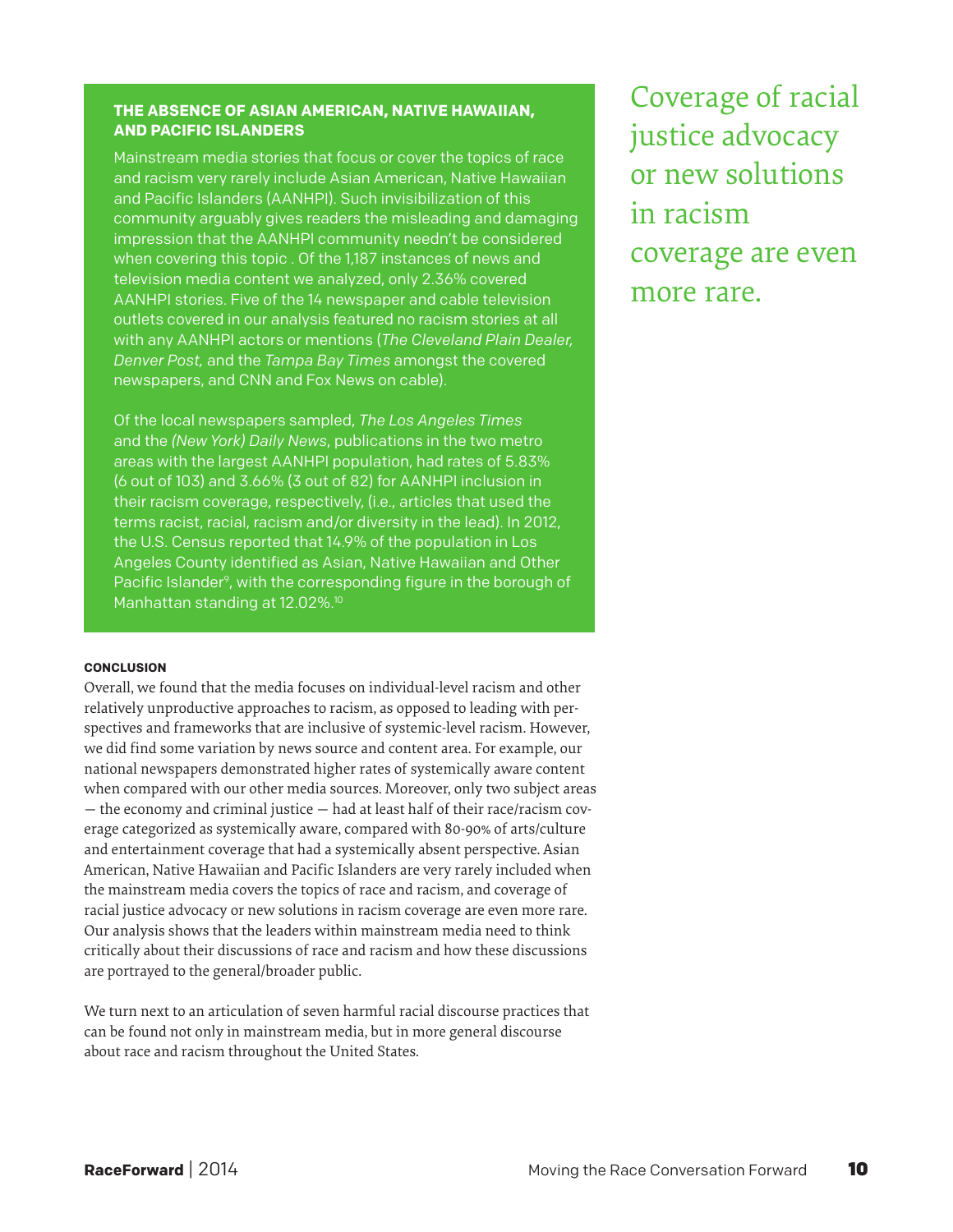# **SECTION 3: Harmful Racial Discourse Practices**

**his section of our report** identifies and describes seven harmful racial discourse practices that are found not just in mainstream media, but also more broadly throughout our society. They are used by public officials and their staffs, by lawyers and judges, and by advocates of various political backgrounds, by cultural and enterhis section of our report identifies and describes seven harmful racial discourse practices that are found not just in mainstream media, but also more broadly throughout our society. They are use by public officials and th tion and behavior.

We provide definitions for the practices and describe the specific negative effects these practices have on racial discourse. Each practice discussion also contains an example or two of its use from recent events-some carried out by news media and other carried out by the aforementioned actors- with corresponding icons placed in the margins for the damaging frames, narratives and/ or messages advanced by the example (See p. 4 for definitions of these terms).

Taken as a whole we argue that:

- When these harmful racial discourse practices succeed, either individually or acting collectively within a single narrative, they stifle the general public's understanding of systemic racism.
- The seven harmful racial discourse practices reinforce the common misconception that racism is simply a problem of rare, isolated, individual attitudes and actions, and most damagingly, that as a significant barrier to the success of people of color; racism is a thing of the past.
- Taken together, these harmful discourse practices often ostensibly promote a blanket standard of "colorblindness," while simultaneously promoting socalled "race-neutral" policies and practices that reinforce the power of white anxiety and fear in policymaking and decision-making.

Everyday recommendations for how readers can help overcome these harmful racial discourse practices follow in this section of the report, and case studies and profiles of deeper interventions and initiatives — advanced recently by racial justice organizations — can be found in Part Two of this report.

# **Seven Harmful Racial Discourse Practices**

- 1. Individualizing Racism
- 2. Falsely Equating Incomparable Acts
- 3. Diverting From Race
- 4. Portraying Government As Overreaching
- 5. Prioritizing (Policy) Intent Over Impact
- 6. Condemning Through Coded Language
- 7. Silencing History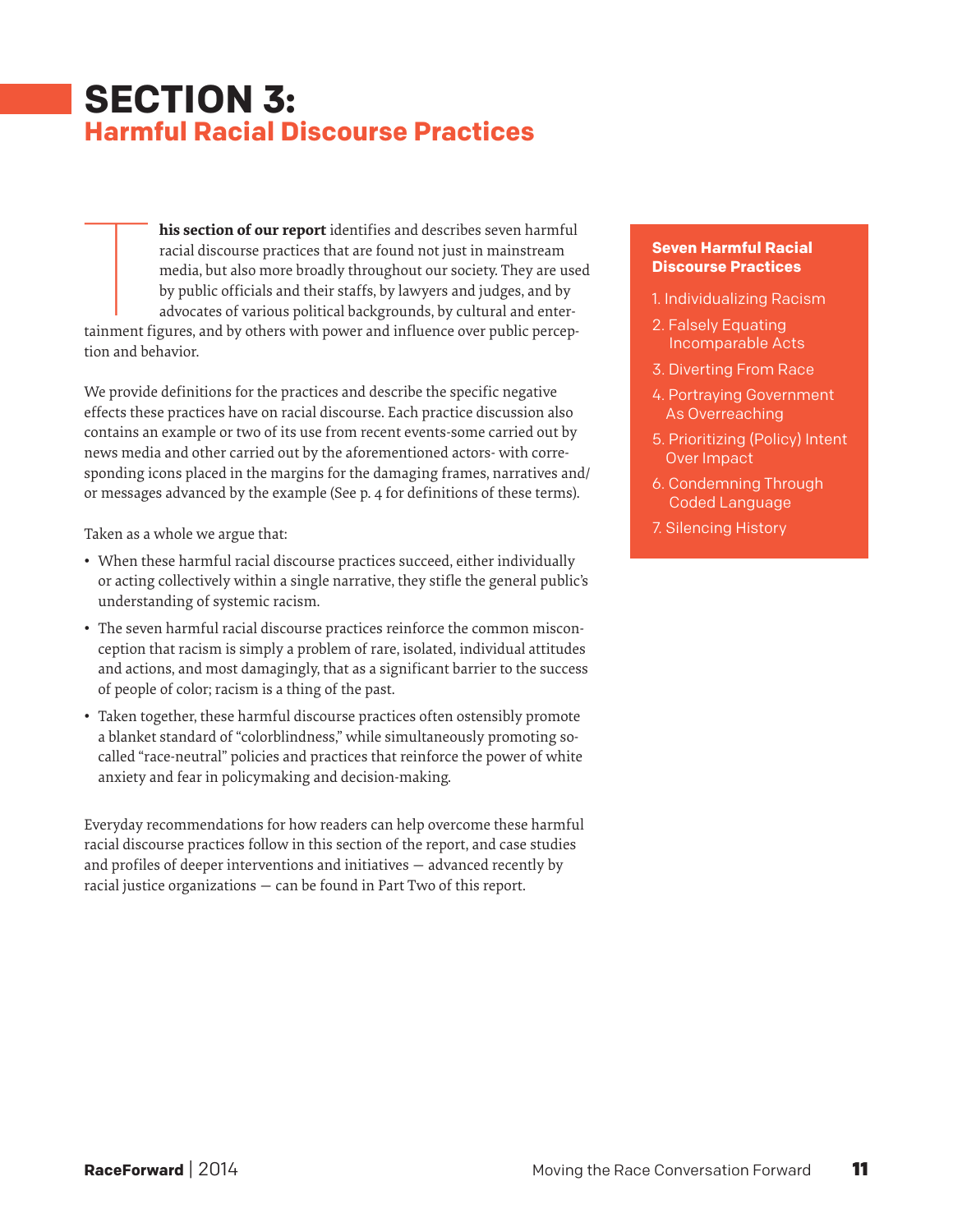# **1. INDIVIDUALIZING RACISM**

| <b>PRACTICE</b>                             | <b>INDIVIDUALIZING RACISM</b>                                                                                                                                                                                                                                                                                                                                                                                          |  |
|---------------------------------------------|------------------------------------------------------------------------------------------------------------------------------------------------------------------------------------------------------------------------------------------------------------------------------------------------------------------------------------------------------------------------------------------------------------------------|--|
| <b>PRACTICE DEFINED</b>                     | Concentrating attention on thoughts or acts of<br>personal prejudice.                                                                                                                                                                                                                                                                                                                                                  |  |
| <b>EFFECT ON RACIAL</b><br><b>DISCOURSE</b> | Reinforces the common misconception that racism<br>is simply a personal problem that should be resolved<br>by shaming, punishing or re-educating the individual<br>offender. Often leads to long, inconclusive debates<br>about what's in a person's "heart," and whether or<br>not they intended to be hurtful or discriminatory.<br>Perpetuates false notions of individual agency in our<br>national consciousness. |  |

Georgia-based television cook Paula Deen emerged as the subject of one of the nation's most widely covered stories on racism in 2013. As the target of a lawsuit alleging racial and sexual discrimination, filed by a white woman who used to work for her, Deen admitted in sworn testimony to using the N-word in the past in her personal life, to tolerating racial jokes in her restaurants, and that she'd wanted to plan a "really southern plantation wedding" with an all-Black wait staff for her brother.<sup>11</sup> Public criticism was swift, and the media attention – particularly on television — only increased when Deen abruptly canceled an initial appearance on the NBC's Today Show, where the head of the multi-million dollar empire had been featured many times over the years.

Perhaps the most common characteristic of the mainstream media's treatment of stories on race and racism is the disproportionate share of attention that episodes and events of individual-level racism receive, as opposed to those situated within a deeper analysis of systemic racial injustice. While the rate of this infraction can vary greatly depending upon the subject matter and by media outlet — as described in Section 2 of this report — such imbalances reinforce for readers the misconceived message  $\bigtriangledown$  that racism is primarily a phenomenon of overt, intentional acts carried out by prejudiced individuals. Racial transgressions, such as Paula Deen's, are typically presented as simple, individual defects that need correcting and/or shaming.

CNN arguably provided the industry's most egregious example of this individual-focused phenomenon by the amount of attention it devoted to Deen's racial slur revelation, the subsequent public relations nightmare, the competing voices condemning or supporting the embattled celebrity chef, and her corporate fall from grace. More than one in five of all of CNN's racism stories were about the Paula Deen controversy. The network's hosts in all but one of these 19 CNN programs introduced the pieces with openings that centered the discussion on the "racist" label and/or the appropriateness of the punishment for her individual transgressions. [See Sidebar 'The Individual-Level Racism Angle, Sample CNN coverage of the Paula Deen controversy']

Racial transgressions, such as Paula Deen's, are **typically** presented as simple, individual defects that need correcting and/or shaming.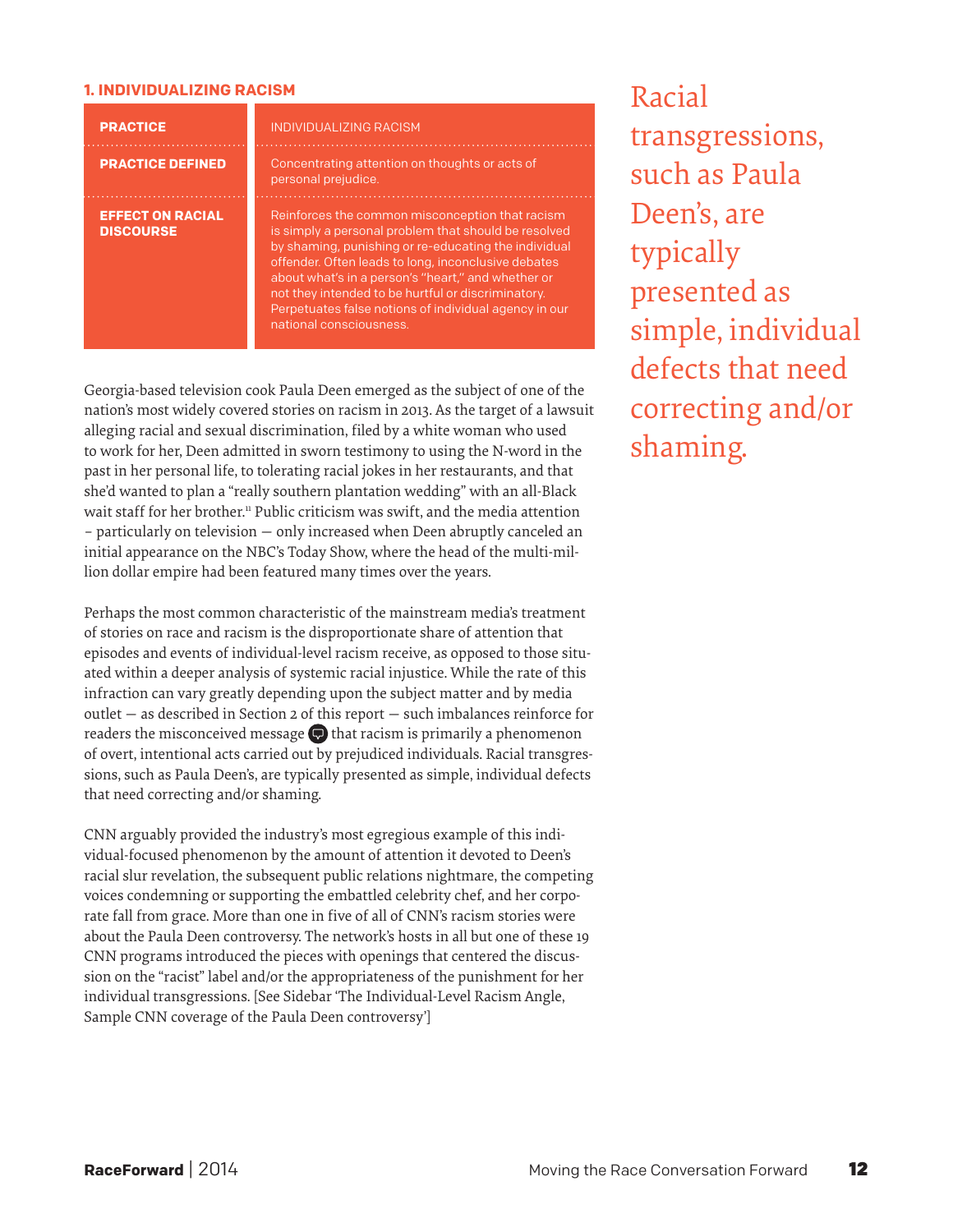# **"The Individual-Level Racism Angle, Sample CNN coverage of the Paula Deen controversy"**

• Jim Acosta, substitute host for Wolf Blitzer, introduced "The Situation Room" by saying, "And breaking news – the Food Network is dropping TV chef Paula Deen – that's right, Paula Deen, despite her videos apologizing for her use of racial slurs."12

• Don Lemon, hosting CNN Newsroom, reported at the top of the hour: "One of the most famous chefs in the country under fire and accused of being a racist. Outrage and support for Paula Deen across the country and at her restaurants as we speak."<sup>13</sup>

• CNN anchor Fredricka Whitfield told Sunday viewers that "although the Food Network says they are parting with Paula Deen for using a racial comment, some of her fans say it's best to forgive and forget. We'll tell you what else they're saying."14

• CNN "Around the World" anchor Suzanne Malveaux started the program by updating viewers: "Well, it was a tearful apology over using racial slurs, celebrity chef Paula Deen speaking out today about her troubles. Now we know that Caesar's Entertainment has dropped her. The company says it's going to rebrand the four themed restaurants.<sup>15</sup>

When mixed with our culture's obsession with fame and celebrity, this fascination with personal prejudice—particularly of the outwardly expressed variety– sparks debates of limited public value over whether or not a particular person is a racist. Even when they did include perspectives that discussed structural racism and other implications of the case that were more broad than Deen herself, CNN typically led the discussions with a "crisis management" context. 16

To be sure, Deen's use of the word was reprehensible, as was her seemingly oblivious admission that she'd longed for a "plantation-style" wedding for her brother. But perspectives and investigations of racial discrimination and disparities in the restaurant industry — issues at the crux and the logical end of the racial and sexual discrimination lawsuit against Deen and her family business partners — were comparatively rare, and apparently of less interest to mainstream producers.

Collectively, mainstream media coverage of such stories offer little to no discussion of any changes required in any policies, rules or practices of various industries or institutions. Deen's was a tale that could have served as a significant window into the occupational segregation and racial discrimination rampant in the restaurant and food industry generally.<sup>17</sup>

When mixed with our culture's obsession with fame and celebrity, this fascination with personal prejudice sparks debates of limited public value over whether or not a particular person is a racist.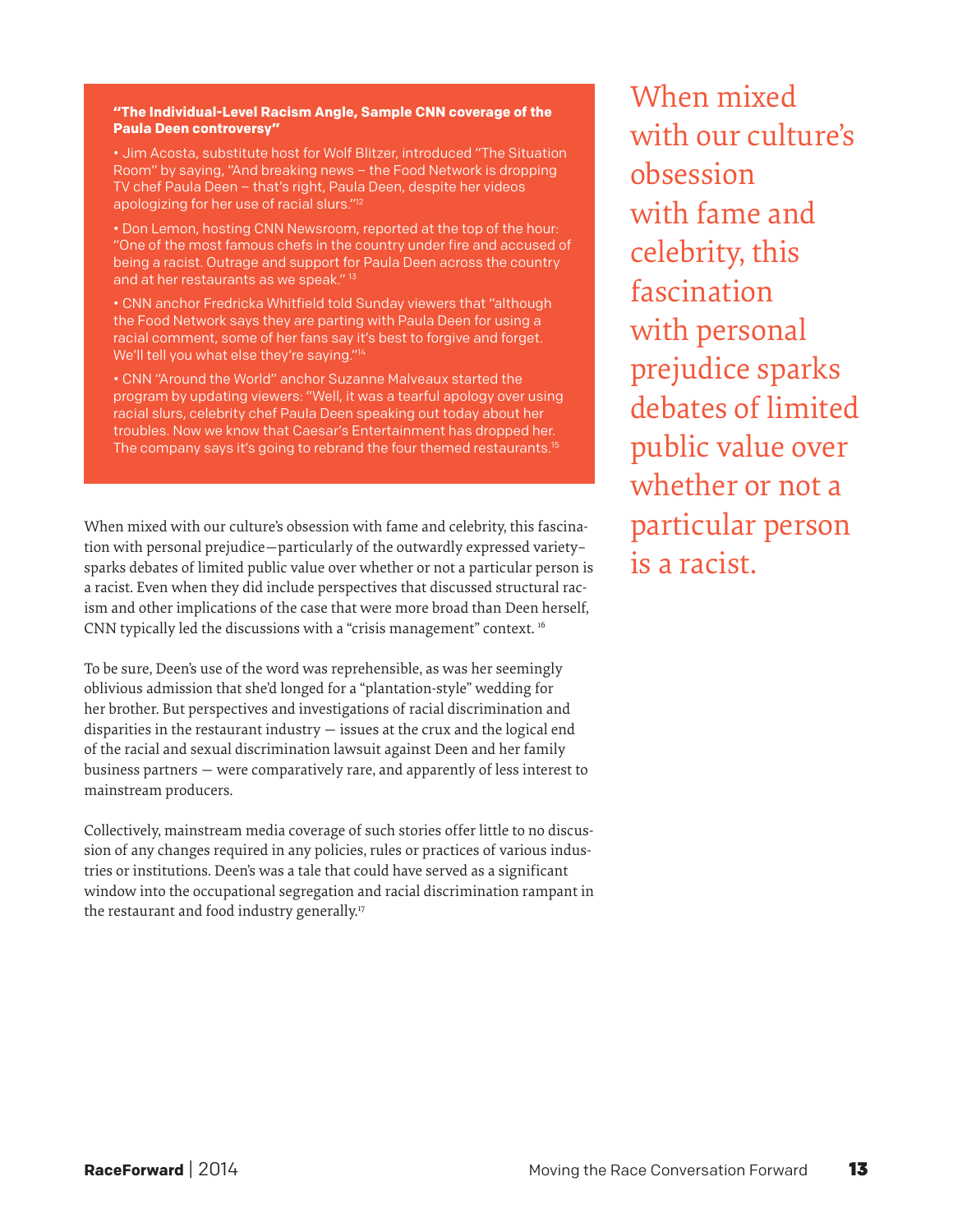# **2. FALSELY EQUATING INCOMPARABLE ACTS**

| <b>PRACTICE</b>                             | <b>FALSELY EQUATING INCOMPARABLE ACTS</b>                                                                                                                                                                                                                                                                                                                                                                                    |
|---------------------------------------------|------------------------------------------------------------------------------------------------------------------------------------------------------------------------------------------------------------------------------------------------------------------------------------------------------------------------------------------------------------------------------------------------------------------------------|
| <b>PRACTICE DEFINED</b>                     | Drawing a parallel between an act or expression of<br>racial bias from privileged whites and from that of<br>comparatively disadvantaged people of color, without<br>taking into account the power differential between<br>the two.                                                                                                                                                                                          |
| <b>EFFECT ON RACIAL</b><br><b>DISCOURSE</b> | Provides an excuse for, or otherwise seeks to absolve,<br>an individual who has expressed a racist idea or<br>committed a racist act. Encourages the audience to<br>apply a blanket standard of "colorblindness" without<br>acknowledging that the biases of whites have a<br>broader impact and get reinforced by institution and<br>systems of power in ways that the biases of people and<br>communities of color do not. |

Rachel Jeantel was always going to be a witness of considerable interest to observers of the televised, second-degree murder trial of George Zimmerman in the summer of 2013. She was the last person to speak to 17-year-old Trayvon Martin on the phone, just minutes before the unarmed African-American teen was fatally shot by Zimmerman, self-appointed neighborhood watchman. Given Zimmerman's pre-confrontation 911 call in which he expressed frustration that "they always get away," and his subsequent refusal to obey the dispatcher's admonition against continuing his pursuit of Martin, the case brought further scrutiny to racial profiling—the practice of police, and others in (assumed) authority, of selectively following 'people of color- usually young Black and Brown - presumed to be suspicious or otherwise guilty of criminal activity.

Jeantel, the U.S. born daughter of Haitian and Dominican immigrants, was subjected to withering and condescending cross-examination by Zimmerman defense attorney Don West, who charged that while his client had been portrayed [the media and public] as the racist, it was, in fact, Trayvon Martin who was the true racist in this incident. An example of this is evident in the attorney's cross-examination of Jeantel:

**WEST:** What's one thing about what Trayvon Martin told you that made you think this was racial? **JEANTEL**: Describing the person. **WEST:** Pardon me? **JEANTEL:** Describing the person that was watching him and following him, sir. **WEST:** I see. And that's because he described him as a creepy-ass cracker? **JEANTEL:** Yes. **WEST:** So it was racial, but it was because Trayvon Martin put race in this? **JEANTEL:** No. **WEST:** You don't think that's a racial comment? **JEANTEL:** No. **WEST:** You don't think that "creepy-ass cracker" is a racial comment? **JEANTEL:**  $No.18$ 

Given Zimmerman's pre-confrontation 911 call in which he expressed frustration that "they always get away," and his subsequent refusal to obey the dispatcher's admonition against continuing his pursuit of Martin, the case brought further scrutiny to racial profiling.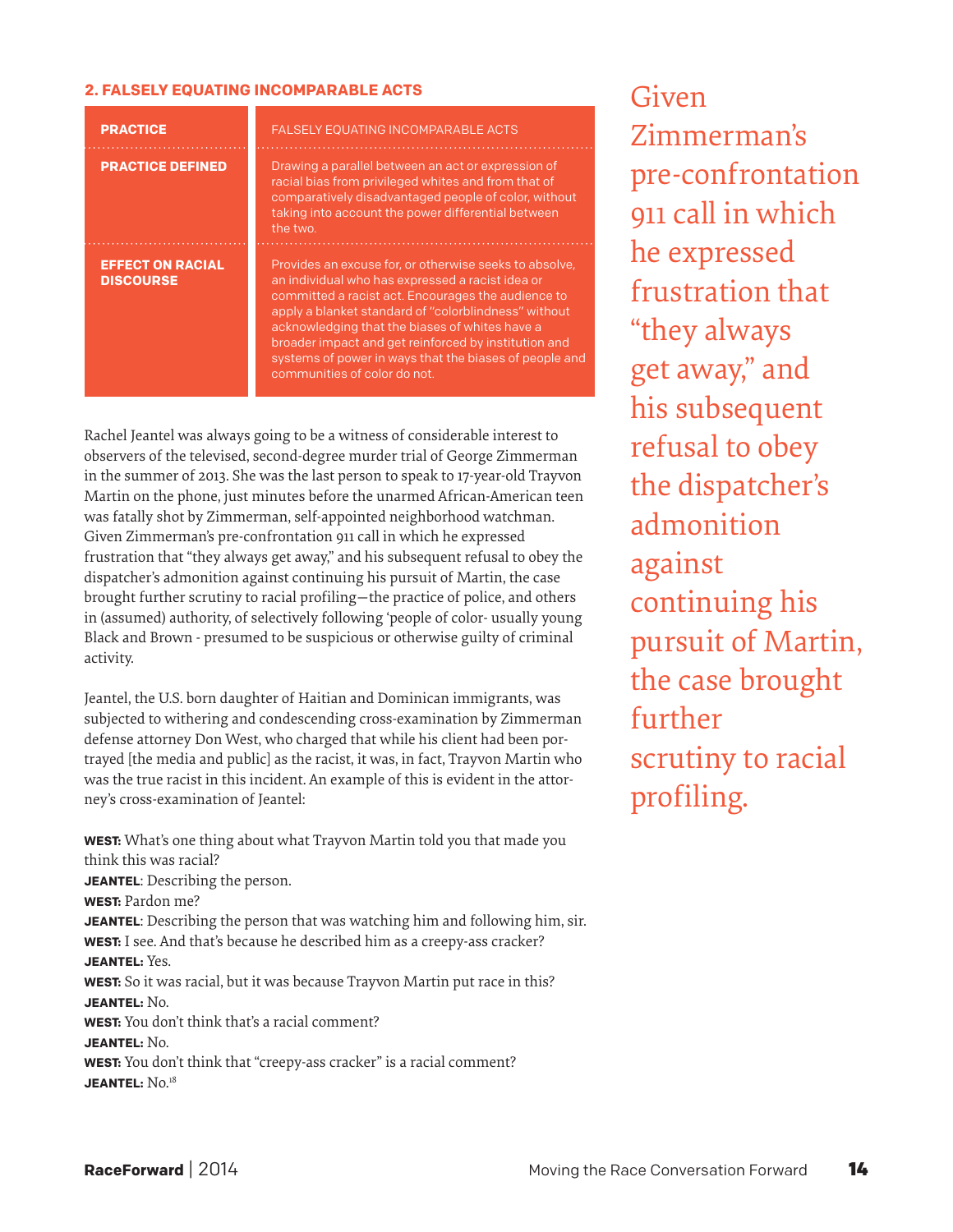Hence, West sought to equate the alleged use of anti-Black bias (vigilante racial profiling while armed) by an adult with white skin privilege, with the alleged use of an anti-white slur by a Black teenager spoken to his friend when he felt stalked by a stranger, as if the latter expressed sentiment could somehow absolve the former action, which caused the confrontation in the first place. As identified by CNN, the defense attorney was seeking to "turn the prosecution's racial narrative that Trayvon Martin was profiled on its head." The prosecution's more well-established narrative was that Zimmerman had been motivated to ignore the 911 dispatcher's command to stop following Martin by his animus toward the [African-American] "punks" who had allegedly been getting away with robberies in the neighborhood with impunity.<sup>19</sup>

Rather, the public – and particularly the predominantly white jury – were being discouraged by the Zimmerman defense to view Martin as an innocent young man, returning from a convenience store errand after dark, walking in a community where his own father lived. Depicting Martin as a racist weakens sympathy for him as a victim, and, in fact, paints him as a villain in West's new narrative  $\blacksquare$  under a "post-racial" frame  $\blacksquare$ . In truth, this was falsely equating incomparable acts at its most lethal implication.

In another example, Paula Deen also employed this false equivalency practice even further by reflecting — in her deposition for the employment discrimination lawsuit against her — upon what she viewed as the equality of race relations in the South. "Black folks played such an integral part in our lives. They were like our family, and we didn't see ourselves as being prejudiced," said Deen. "I think we're all prejudiced against one or another. And I think Black people feel the same prejudice that white people feel."<sup>20</sup> This sort of ahistorical attitude, expressed by Deen and so many others, restricts racism to a conflict of attitudes, divorcing those attitudes from their actual impact on policies and practices that have produced, and continue to reproduce gross racial disparities in not only employment, but virtually every other major socioeconomic sector in the nation.

Depicting Martin as a racist weakens sympathy for him as a victim, and, in fact, paints him as a villain in [defense attorney] West's new narrative under a "post-racial" frame.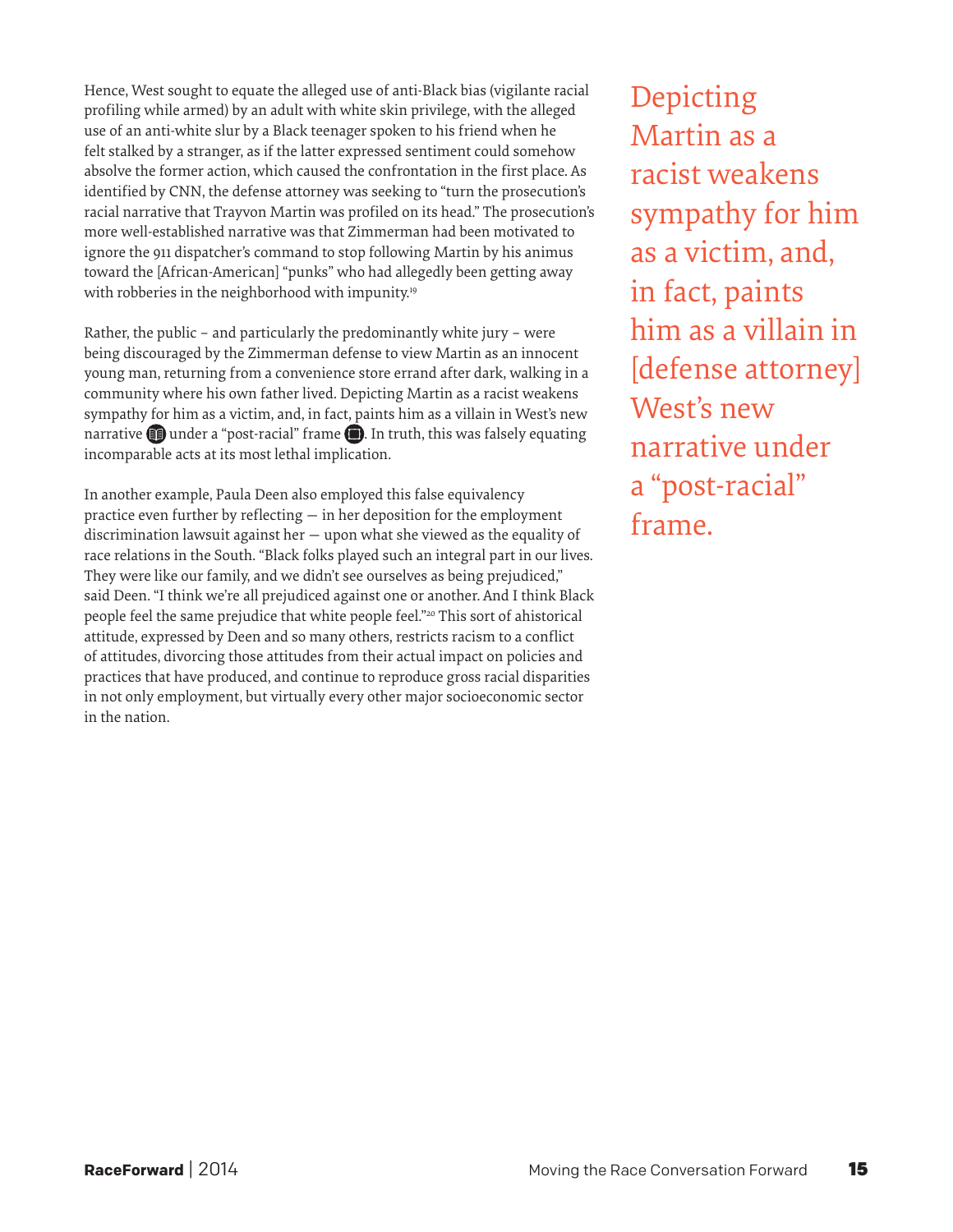# **3. DIVERTING FROM RACE**

| <b>PRACTICE</b>                             | <b>DIVERTING FROM RACE</b>                                                                                                                                                                                                                                                                                                                               |
|---------------------------------------------|----------------------------------------------------------------------------------------------------------------------------------------------------------------------------------------------------------------------------------------------------------------------------------------------------------------------------------------------------------|
| <b>PRACTICE DEFINED</b>                     | The practice of asserting that other social identities<br>besides race, such as class, gender or sexual<br>orientation, are the real determining factors behind a<br>given social inequity.                                                                                                                                                              |
| <b>EFFECT ON RACIAL</b><br><b>DISCOURSE</b> | Ranks systems of power and dismisses racism as<br>a primary, or even legitimate, determinant of social<br>inequity. This logic inhibits an understanding of<br>intersectionality, promoting an either/or instead of a<br>both/and framework, which is more sociologically and<br>historically accurate than a single identity or non-racial<br>analysis. |

The summer of 2013 witnessed a re-emergence of media coverage around the merits of race-based affirmative action in higher education. As the Supreme Court's verdict on Fisher v. University of Texas came to light, many mainstream media outlets seized the opportunity to push a harmful agenda, namely, that class, rather than racial divisions are becoming "America's most worrisome trend."<sup>21</sup>

Coverage that pushes for class-based affirmative action impacts the racial discourse through its underlying assumption that racism, in and of itself, is no longer a salient factor in educational inequity. The narrative  $\blacksquare$  that accompanies this assumption is that prioritizing solutions to racial inequities diverts attention from the "real" problems such as classism, sexism, etc. The impact of this logic can inhibit public discourse from naming racism as a primary factor in societal hierarchy because there are more comfortable factors to blame. In its finality, an absence of public understanding and willingness to address racism head-on can eventually wither progressive policies and practices that specifically address issues of race with justice-based solutions.

A significant number of newspaper articles covering class-based affirmative action either published or cited work by Richard Kahlenberg, a senior fellow at the Century Foundation. Kahlenberg's article published by USA Today, exemplifies how the practice of diverting from race functions to dismiss the distinct impacts of institutional racism and obscures that race intersects and is compounded by other social identities, such as this case, class.<sup>22</sup>

In laying out the Fisher case, Kahlenberg's article asserts that the court's decision requires universities to seek diversity indirectly through methods such as class-based affirmative action "before they resort to outright racial preferences," a phrase also used in the Supreme court's final opinion read by Justice Kennedy. The use of the term "racial preferences" — in contrast with the more useful, "race-conscious admissions" — serves to bolster Kahlenberg's ideological view that economic status is the strongest determinant of America's social inequity, and that racism is no longer as significant.

In its finality, an absence of public understanding and willingness to address racism head-on can eventually wither progressive policies and practices that specifically address issues of race with justicebased solutions.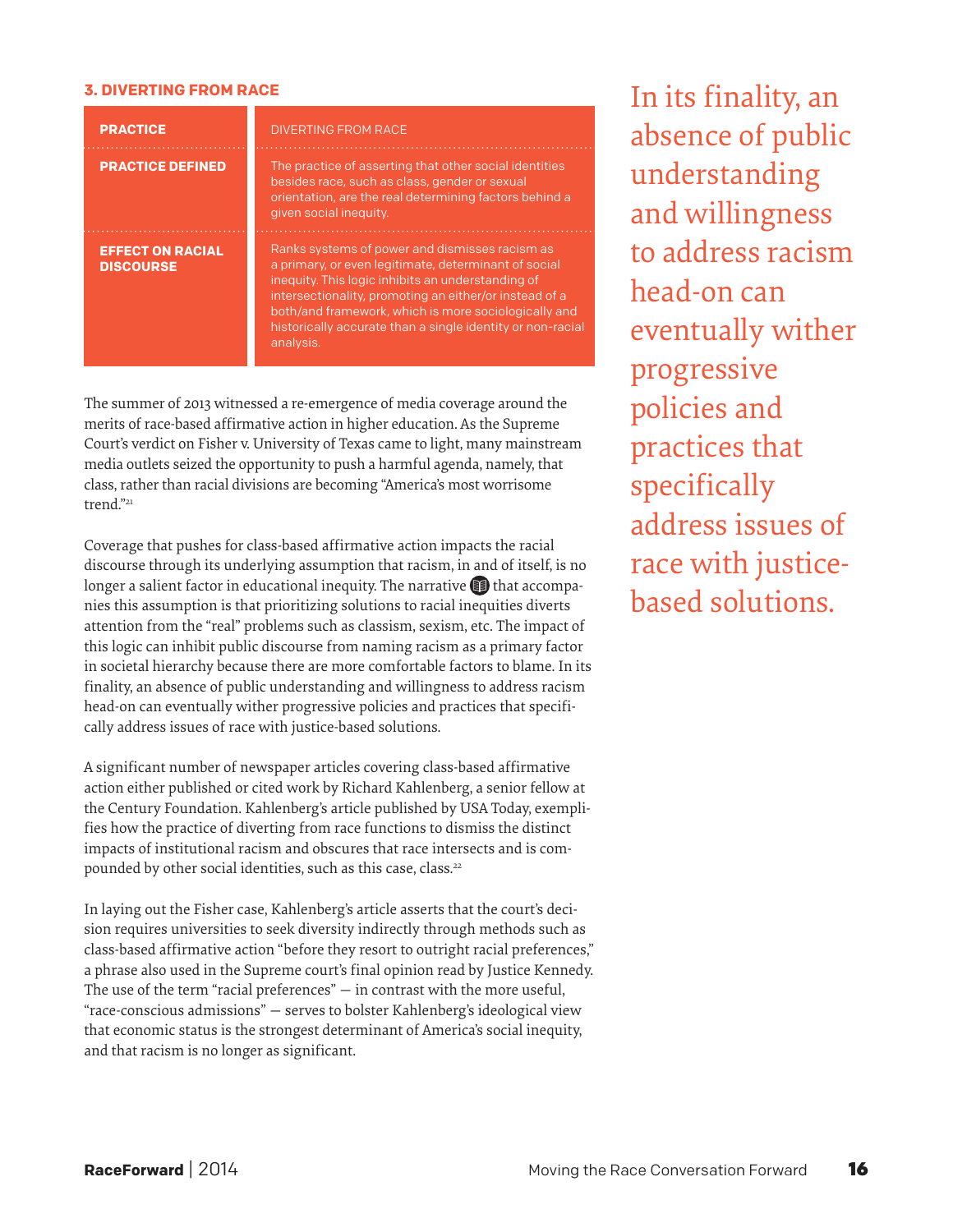He writes: "Today, research finds that the economic obstacles to a student's performance on standardized tests are seven times as large as the racial obstacles. So if we want to identify talented candidates who have overcome obstacles and performed pretty well considering the odds, then we should count class much more heavily than race in college admissions."23 This argument invisibilizes the distinct obstacles faced by people of color of all classes living in a society with practices and norms that privilege white people in virtually every aspect of political and social life, in addition to the compounding effects that being poor can have on a person who does not hold white privilege.

Kahlenberg fails to acknowledge the complex ways race and class interact to determine the outcome of one's social, economic, and political welfare. His position stands in stark contrast to decades of studies that prove that racial obstacles are often stronger determinants than class/income. For instance, the study "Are Emily and Greg More Employable than Lakisha and Jamal," recorded the callback rate for job applications whose sole difference in "qualification" was a name believed to be either white or African American.<sup>24</sup> The results revealed a 50-percent gap in callback rates, as many more callbacks for a white sounding name as an additional eight years of experience.<sup>25</sup>

The decision between race- and class-based affirmative action is not an either/ or equation precisely because the two identifiers are not equivalent. While evidence shows that a class-based approach will indirectly result in promoting racial diversity, because of the disproportionate numbers of people of color that are low-income, it is just that, indirect. It is, as demonstrated by Kahlenberg's language, unnecessary and harmful to outright dismiss race just because classism is also a salient and entrenched system of inequity in the U.S.

Many advocates of class-based affirmative action have enlisted the backing of public opinions polls to demonstrate the nation's willingness to leave race behind while simultaneously pushing class issues to the forefront. What these polls are indicative of, however, is a public reluctance or fear to talk about race, and an even greater reluctance to acknowledge race's compounding effects on other identities such as class, gender, or sexuality. "Americans are uncomfortable with the idea of using race in admissions because they don't like the notion of skin color counting in who gets ahead. At the same time, Americans recognize that students don't face a level playing field, so by 2-to-1, the public supports preferences for low-income students of all races," cites Kahlenberg.<sup>26</sup>

The fact that the American public is comfortable acknowledging economic inequities, yet opposed to "skin color counting in who gets ahead" highlights a society-wide symptom of denial of systemic racism. The contradictory nature of this denial, for instance, is visible in the disparity between the public's treatment of affirmative action and a complete lack of national discourse around legacy admissions, a process that disproportionately benefits individuals from white, upper class backgrounds.

The decision between raceand class-based affirmative action is not an either/or equation precisely because the two identifiers are not equivalent.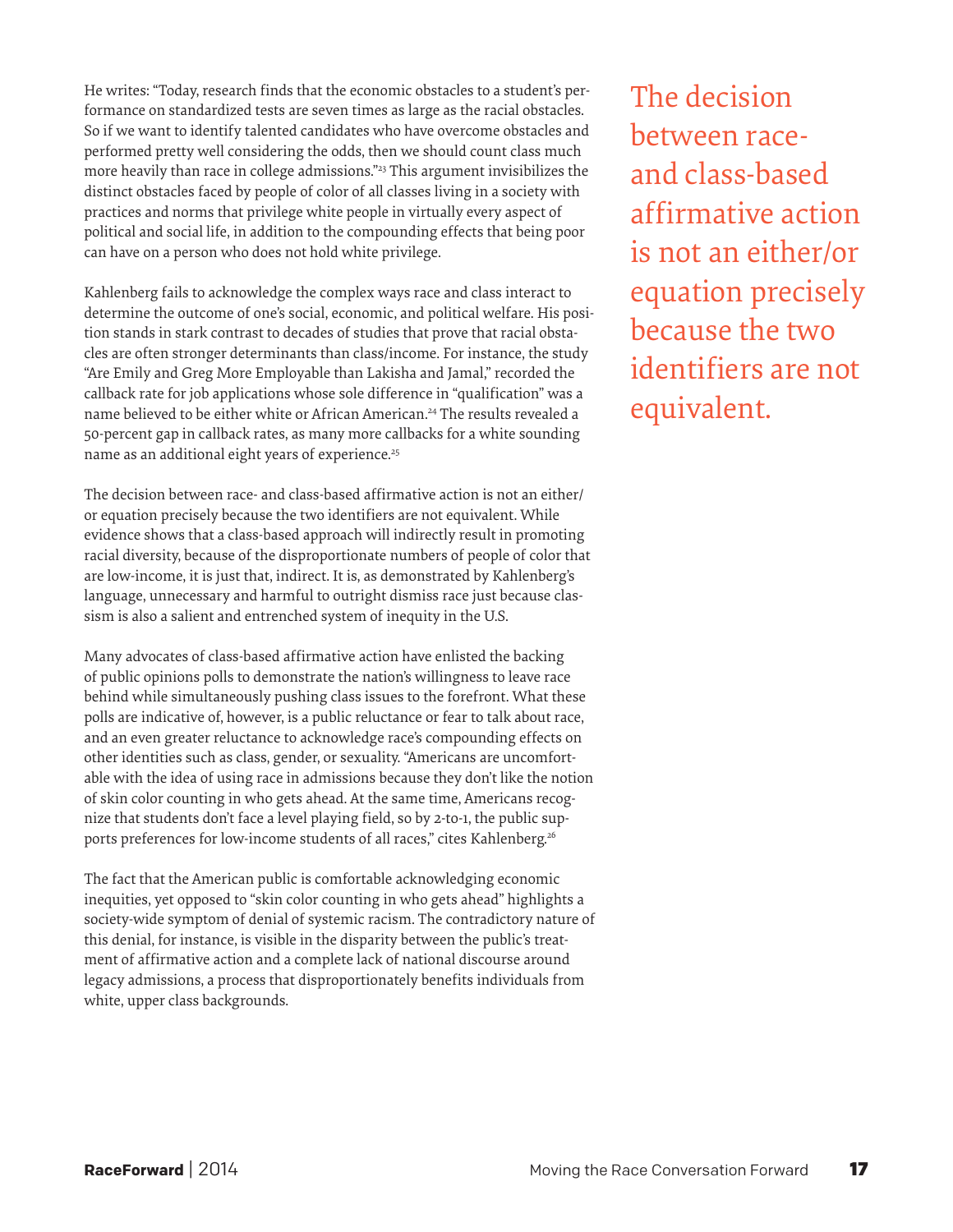# **4. PORTRAYING GOVERNMENT AS OVERREACHING**

| <b>PRACTICE</b>                             | PORTRAYING GOVERNMENT AS OVERREACHING                                                                                                                                                                                                                                            |
|---------------------------------------------|----------------------------------------------------------------------------------------------------------------------------------------------------------------------------------------------------------------------------------------------------------------------------------|
| <b>PRACTICE DEFINED</b>                     | Depicting government efforts to promote racial equity<br>and inclusion as misguided, unnecessary and/or<br>improper.                                                                                                                                                             |
| <b>EFFECT ON RACIAL</b><br><b>DISCOURSE</b> | Undermines support for a significant government<br>role in dismantling systemic racism. Suggests that if<br>government would just "get out of the way" (i.e., stop<br>infringing on the individual freedom of whites), we<br>could have a "colorblind" country once and for all. |

The 2013 U.S. Supreme Court case Adoptive Couple v. Baby Girl involved the Indian Child Welfare Act (ICWA) of 1978 and its jurisdiction over the parental rights of a Cherokee father to his child in the face of adoption by a white couple. Yet media coverage surrounding the complex case continuously undermined the value of federal protections for indigenous peoples and their tribal sovereignty, instead criticizing the federal law's impact on the white couple, their emotional plight, and the obstruction of their freedom to adopt a Cherokee child. Media conservatives, in particular, often portray ICWA, affirmative action and Civil Right Movement-era policies and practices – which were originally designed to remedy centuries of systematic discrimination against people of color – as examples of 21st century overreaching government.

Such charges from media conservatives are part of the narrative  $\blacksquare$  that claims contemporary racial justice efforts, rather than having far to go, have in fact gone too far. For example,

- In an op-ed in The Washington Post, columnist George Will decried the Wisconsin Department of Public Instruction's anti-white-privilege curriculum designed to educate and encourage students to think about how white privilege operates in their everyday lives. Will labeled it as "propaganda," and rejected this brand of "consciousness raising."27
- Sunday Fox News host Chris Wallace similarly condemned a City of Seattle memo that "prohibited [city employees] from using the term 'citizen' … because not all Seattleites are U.S. citizens."28

And without naming it directly, Sean Hannity, also of Fox News, takes aim at the Fair Housing Act (Title VIII of The Civil Rights Act of 1968) by labeling the Executive Branch of the federal government under Obama Administration control as "overreaching" for showing signs of enforcing desegregation law that have rather been often neglected by previous administrations. "[T]he Department of Housing and Urban Development is now implementing a new rule allowing the Federal government to track diversity in American neighborhoods," complained Hannity, using the same "diversity" code word that triggers so much ire on the Right. "Now, the policy called 'Affirmatively Furthering Fair Housing' allows the Feds to gather information on zip codes and then try to remedy any potential cases of segregation or discrimination."29

The practice set forth by this case not only undermined cultural ties within the community, but tribal sovereignty itself.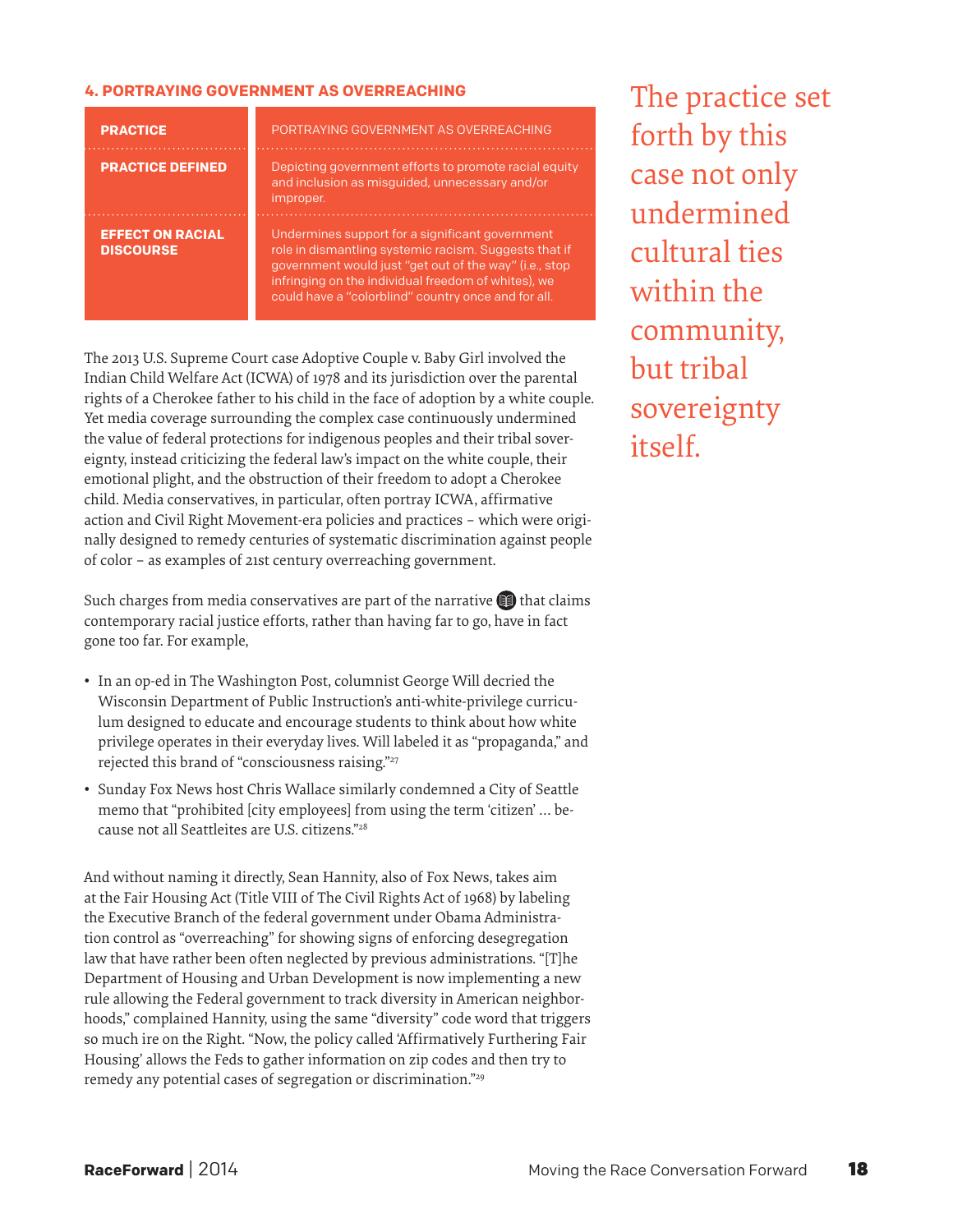The aforementioned ICWA was enacted to put a stop to the disproportionate number of Native American children who were taken from their homes and their cultural community for adoption by white families.<sup>30</sup> At the time the law passed the number of Native children adopted and fostered into white families had reached 30%, and some states with higher Native populations saw 90% of their Native children being raised in non-Native homes.<sup>31</sup> At its core, the ICWA delineates who has jurisdiction over the adoption of Native children; under the law, tribal governments — not state courts — decide who has parental rights to a child of their nation. The practice set forth by this case not only undermined cultural ties within the community, but tribal sovereignty itself.

Much of the news coverage, however, focused on passing judgment about the nature of the Cherokee father's parental devotion: He "had never met his daughter and, after the mother rebuffed his marriage proposal, played no role during the pregnancy and paid no child support after Veronica was born," reported the Denver Post.<sup>32</sup> Some media outlets even called into question the ethnic and racial identity of the father despite his status as a registered citizen of the Cherokee Nation. "Yet some on the bench noted the girl and her biological father were listed in legal documents as being less than 1 percent Cherokee," one CNN reporter wrote.33 What this kind of reporting exposed is a tendency to put the white adoptive parents and their 'baby girl' at the center of the spotlight and move the ICWA's intended focus and impact on preserving tribal sovereignty and cultural sustainability to the periphery.

"You are relegating adopted parents to go to the back of the bus and wait in line if they want to adopt" a Native American child, the adoptive parents' attorney said according to a CNN report. "And you're basically relegating the child to a piece of property with a sign that says, 'Indian — keep off. Do not disturb."34 This narrative  $\blacksquare$  that singularly extends a sense of compassion and fairness to white adopters and their potential children and nothing to a Cherokee father and his tribe is indicative of the continued existence of structural racism against Native peoples that called for the passage of ICWA in the first place. By questioning the very right of government itself to act in the favor of racial equity, this discourse practice serves to maintain the structures that perpetuate systemic racism, all in the name of individual freedom for whites over a just society for people of color.

As a young person of color, Alvin's experience mirrors the experience of countless young Black, Latino and other youth of color walking the streets of New York—and elsewhere—that are assumed to be suspicious.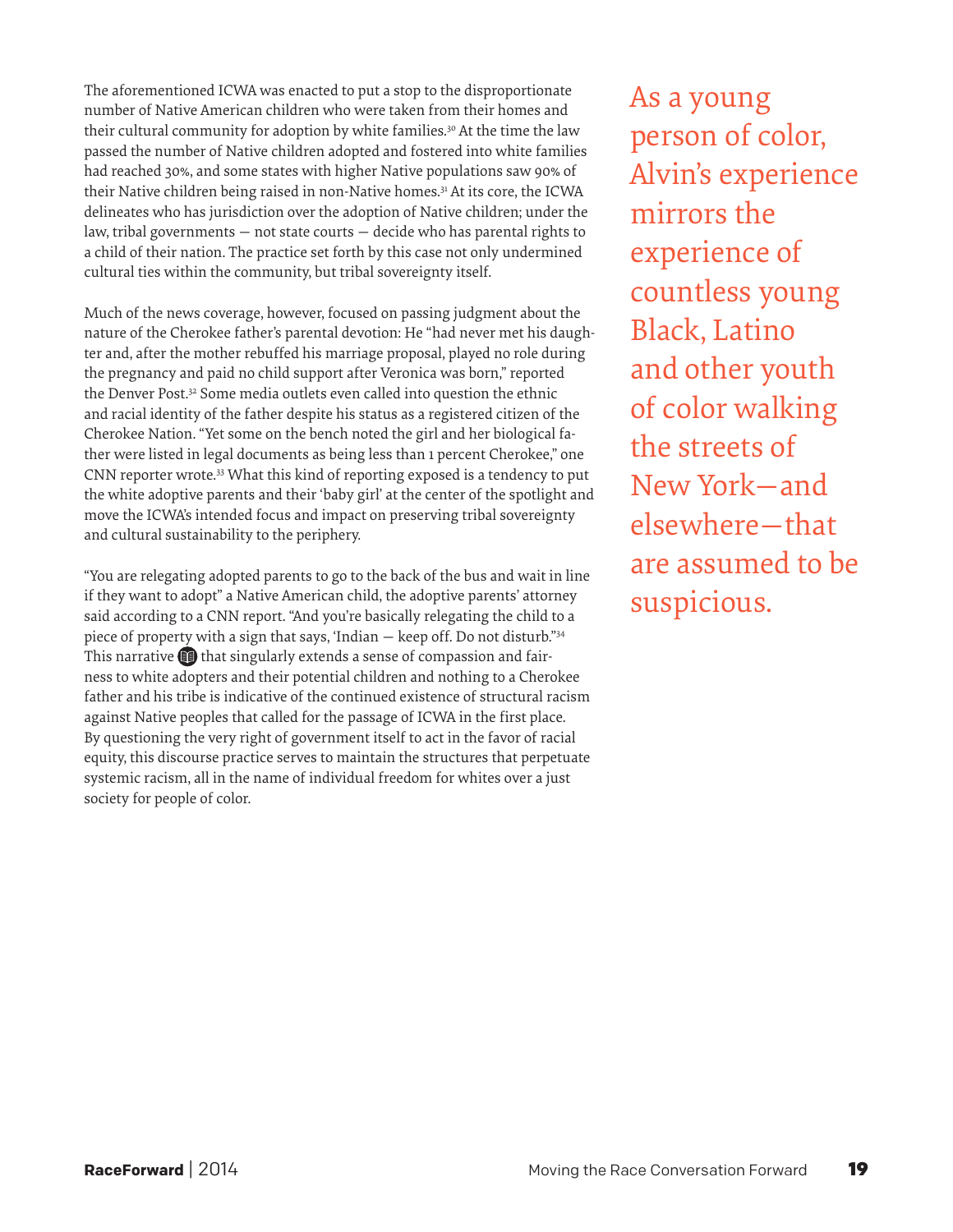# **5. PRIORITIZING (POLICY) INTENT OVER IMPACT**

| <b>PRACTICE</b>                             | PRIORITIZING (POLICY) INTENT OVER IMPACT                                                                                                                                                                                                                                                             |
|---------------------------------------------|------------------------------------------------------------------------------------------------------------------------------------------------------------------------------------------------------------------------------------------------------------------------------------------------------|
| <b>PRACTICE DEFINED</b>                     | Focusing more on the intention of a policy or practice<br>and far less, if at all, on the daily impact on people and<br>communities of color.                                                                                                                                                        |
| <b>EFFECT ON RACIAL</b><br><b>DISCOURSE</b> | Devalues rather than values the humanity and very<br>lives of the people and communities of color that<br>bear the brunt of a policy's implementation. Obscures<br>the role of implicit bias in that policy's operation,<br>and reinforces the power of white fear in policy and<br>decision-making. |

In Harlem on June 3, 2011, a young man named Alvin was walking home from his girlfriend's house as he was stopped and frisked by three New York City Police officers. The officers were unaware that Alvin was audio recording the policy and practice of stop-and-frisk in action. During this stop the officers pelted Alvin with racially charged language and threats of violence such 'f\*\*king mutt' and 'I'm gonna break your f\*\*kin' arm'.35 This was not the first time Alvin had been stopped and frisked that evening, and certainly not the first time in his life. As a young person of color, Alvin's experience mirrors the experience of countless young Black, Latino and other youth of color walking the streets of New York  $-$  and elsewhere  $-$  that are assumed to be suspicious.<sup>36</sup>

Mainstream media and public officials sometimes opt to cover stories through the discourse practice of prioritizing (policy) intent over impact. This is the practice of focusing more on the intention of a policy or practice and far less, if at all, on the daily impact on people and communities of color. For stop-andfrisk, the policy intention is public safety, keeping crime down and keeping guns off the streets, which is where the mainstream racial discourse remained. Coverage of the New York Police Department's (NYPD) Muslim spying program is another example of the mainstream media's usage of the discourse practice prioritizing (policy) intent over impact. For the Muslim spying program, the intentions are to protect public safety as well as the need to combat terrorism through the monitoring of Muslim surveillance, mapping and infiltration.

For example, a *New York Daily news* article covering a lawsuit against the NYPD offers statements such as "The police department contends the surveillance is lawful and is designed to protect the city from terrorist attack."<sup>37</sup> And "A New York City Law Department spokeswoman said there's nothing illegal about the NYPD's "strategic approach to combating terrorism."38 The article however fails to cover the impacts of this program on Muslims that result in ethnic and religious profiling as well as the violation of freedom of speech.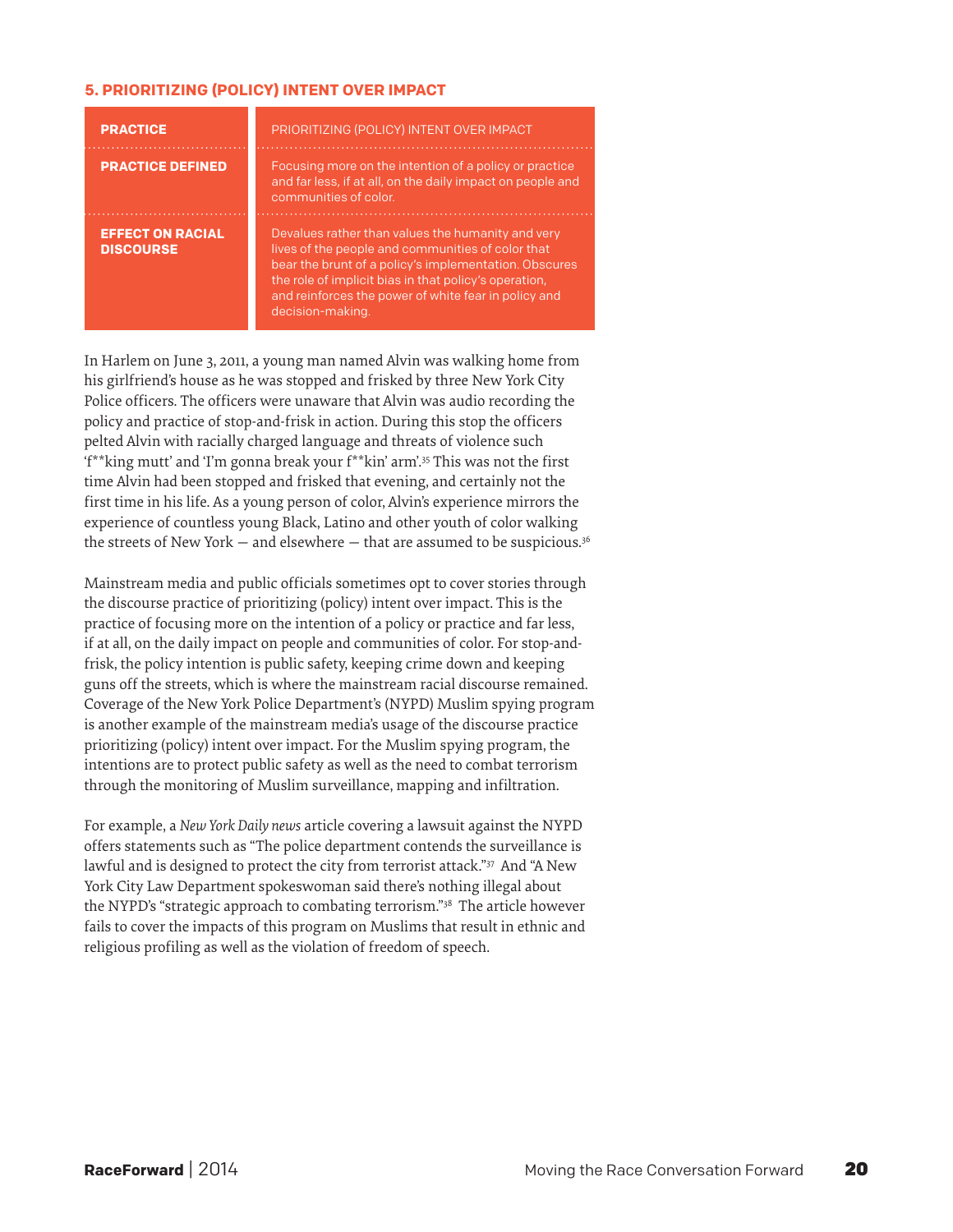When media representatives fail to acknowledge the harm of racially biased policies in marginalized communities they aid in the continued protection of those policies within the national consciousness and therefore the public sphere of influence. For Alvin and the countless others who have been stopped and frisked the result has been a public sanction of racial profiling. In the lives of those like Alvin this policy has fueled feelings of humiliation and violated their civil rights, including that of unreasonable searches and seizures by the government under the 4th Amendment and the equal protection clause under the 14th Amendment. It has lead to discriminatory and unprofessional treatment by New York City Police officers as well as damaged the relationship between New York City Police officers and the communities they serve.

The discourse practice of prioritizing (policy) intent over impact devalues rather than values the voices and experiences of the people and communities of color that bear the brunt of a policy's implementation. The practice obscures the role of implicit bias in that policy's operation, and reinforces the power of whites and the fears that influence policy and decision-making. The mainstream racial discourse was overshadowed by a focus by legislators and the mainstream media on the intentions of the policy, allowing little to no room for a discussion of the daily impact on the lives of people and communities of color. The public officials narrative  $\blacksquare$  – stop-and-frisk is not a policy about race, but that it is a policy grounded in the intention to protect and serve all communities. The message  $\Box$  -racial profiling is justified.

When the mainstream media and public officials employ this practice, it renders the discussion of systemic racism null by prioritizing the intention of the policy or practice over the actual and distressing impacts on the physical, mental, and spiritual lives of people and communities of color. In an article published by the Washington Post, written by the then Mayor Michael Bloomberg uses this communication outlet to lay several claims in the defense of stop-and-frisk and to combat the suggestion that this policy is a form of racial profiling. Bloomberg writes, "And yet this month, in two separate editorials, The Post lectured our police department about protecting the civil liberties of New Yorkers. The Post swallowed— hook, line and sinker — the attack leveled on the New York Police Department's (NYPD) practice of stopping, questioning and frisking by an ideologically driven federal judge who has a history of ruling against the police."39

The practice obscures the role of implicit bias in that policy's operation, and reinforces the power of whites and the fears that influence policy and decisionmaking.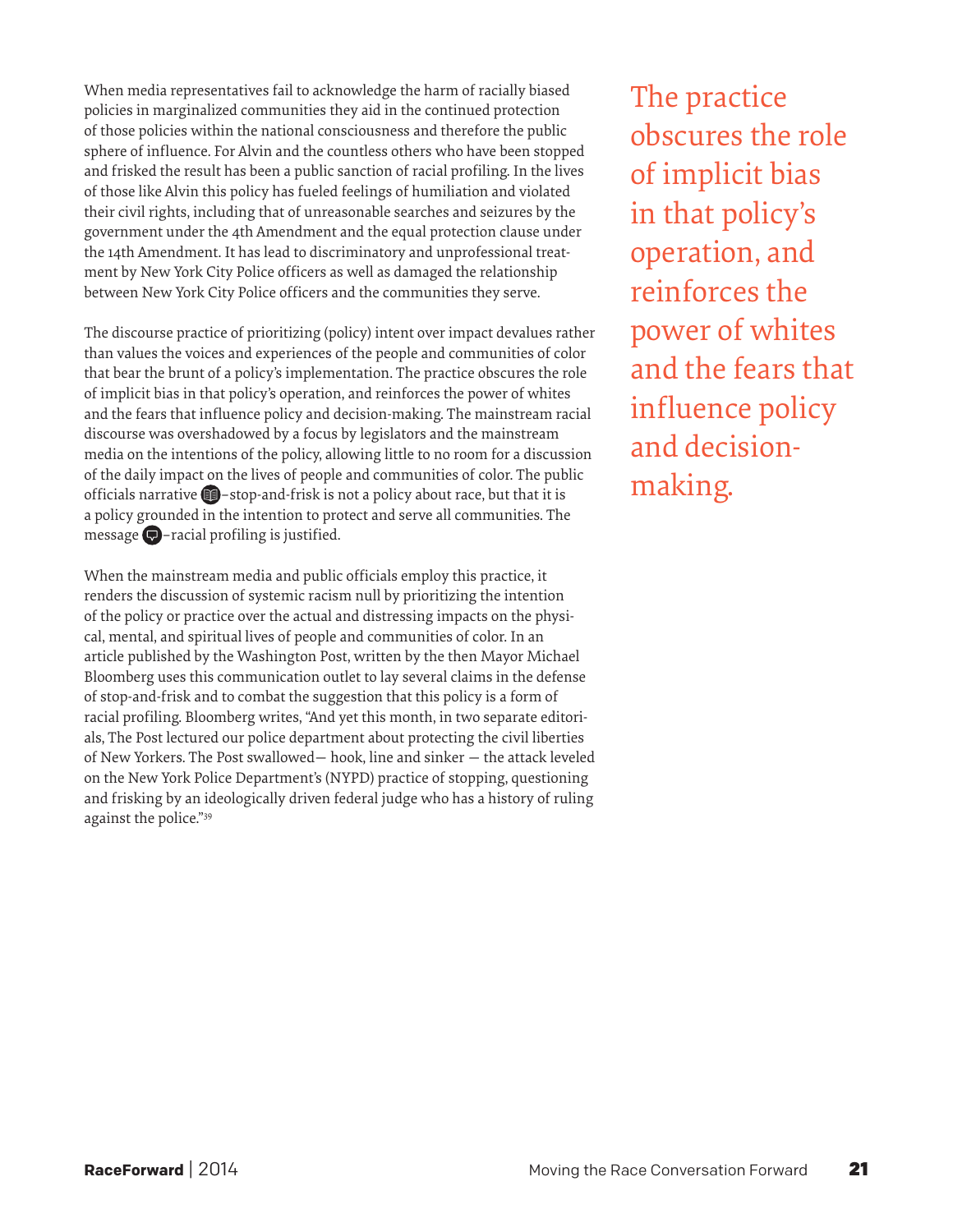In the words of Ben Jealous, then President of the NAACP, "It is time for Mayor Bloomberg to come to grips with the scale of the damage his policies have inflicted on our children and their families. No child should have to grow up fearing both the cops and the robbers."40 Prioritizing (policy) intent over impact is a discourse practice that mainstream media and public officials use to discuss stories of race and racism. Jealous' words attempt to move the racial discourse by shifting our attention to the impact of the policy and away from the intention of the policy. The mainstream media has covered stop-and-frisk as a policy whose ends justify the means, more often than not. Even articles that hold the contradiction of this discourse practices quotes like the following appear, "But some New Yorkers, while conceding that the police show favoritism for one race over another, said the stop-and-frisk tactic's ends justified the means."41 In other words, the intention of ensuring safety supersedes any intentional or unintentional impact of the policy on the lived realities of people of color.<sup>42</sup>

Racial justice advocates believe differently, understanding that the stop-andfrisk policy is an example of institutional implicit bias. Rinku Sen, executive director of Race Forward, explains implicit bias as "the phenomenon by which we are unaware of our prejudices. Our judgments about people don't qualify as prejudices because our brains are happy enough to have a coherent story about 'those people'." <sup>43</sup> The impact of this policy could no longer be dismissed as anything but a policy of indirect racial profiling and with this federal decision came a pivotal window to shift racial discourse away from prioritizing (policy) intent over impact.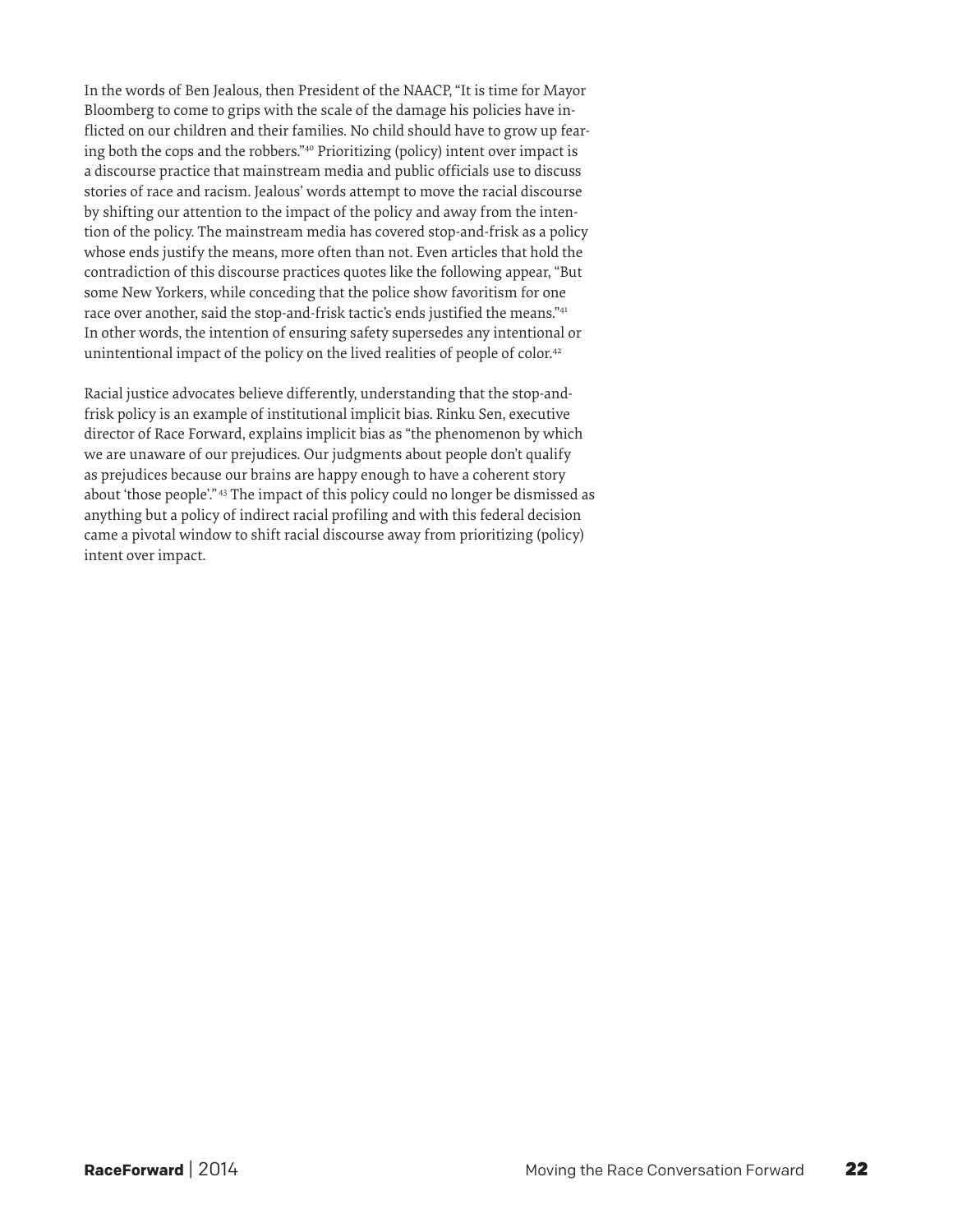# **6. CONDEMNING THROUGH CODED LANGUAGE**

| <b>PRACTICE</b>                             | <b>CONDEMNING THROUGH CODED LANGUAGE</b>                                                                                                                                                                 |
|---------------------------------------------|----------------------------------------------------------------------------------------------------------------------------------------------------------------------------------------------------------|
| <b>PRACTICE DEFINED</b>                     | Substituting racial identity with seemingly race-neutral<br>terms that disquise explicit and/or implicit racial<br>animus.                                                                               |
| <b>EFFECT ON RACIAL</b><br><b>DISCOURSE</b> | Injects language that triggers racial stereotypes<br>and other negative associations without the stigma<br>of explicit racism. Fosters anxiety among and<br>dehumanizes people and communities of color. |

On August 18, 2006, a group of seven young Black lesbian women from New Jersey, known as the New Jersey 7, were harassed as they walked down the streets of New York City by Dwayne Buckle.44 The women — Venice Brown, 18; Patreese Johnson, 19; Terrain Dandridge, 19; Chenese Loyal, 19; Lania Daniels, 19; Renata Hill, 24; and Khamysha Coates, 27 — were walking by Buckle when he sexually propositioned one of the women.45 After they kept walking, he followed them, continuing with verbally and physically obscene behavior and threats of violence. The confrontation eventually led to a verbal altercation and then to a physical fight where Buckle shouted homophobic slurs and made threats of sexual assault to these women. The group of women and Buckle were physically hurt when the incident ended. The women were also friends of Sakia Gunn, another young lesbian woman of color who, only three years prior, was stabbed in the chest and killed by a man to whom identified herself as a lesbian and whose sexual advances she rejected.<sup>46</sup> The main difference between the New Jersey 7 and Gunn is that the New Jersey 7 survived; a survival, which led to incarceration for one, sentences that were appealed for several others, pleas that were taken for the rest, and condemnation for all by the mainstream media.

Mainstream media can opt to cover stories through the discourse practice of condemning through coded language. This is the practice of substituting racial identity with seemingly race-neutral terms that embody explicit and/or implicit racism. Below are a few excerpts of media depictions of the New Jersey 7:

- "A Gang of Angry Lesbians" *(New York) Daily News*<sup>47</sup>
- "A Furious Lesbian Raged, 'I'm a Man!" *(New York) Daily News*<sup>48</sup>

In the previous examples of coverage of the New Jersey 7 there is no explicit mention of the racial identity of these individuals. However, condemning through coded language leads readers and viewers to believe that the young women depicted are inherently criminal, and, therefore, likely Black women. This discourse practice injects language that triggers racial stereotypes and other negative associations without the stigma of explicit racism. It fosters anxiety and dehumanizes people and communities of color. "These are some of the standard images that have been around so long that few producers question them. They provide a certain comfort to the viewers and readers they hold in mind as their target audience. They are like an old song everyone already knows. Stereotypes don't need much explanation," explains Cutting and Themba-Nixon's Communication Guide for Racial Justice.49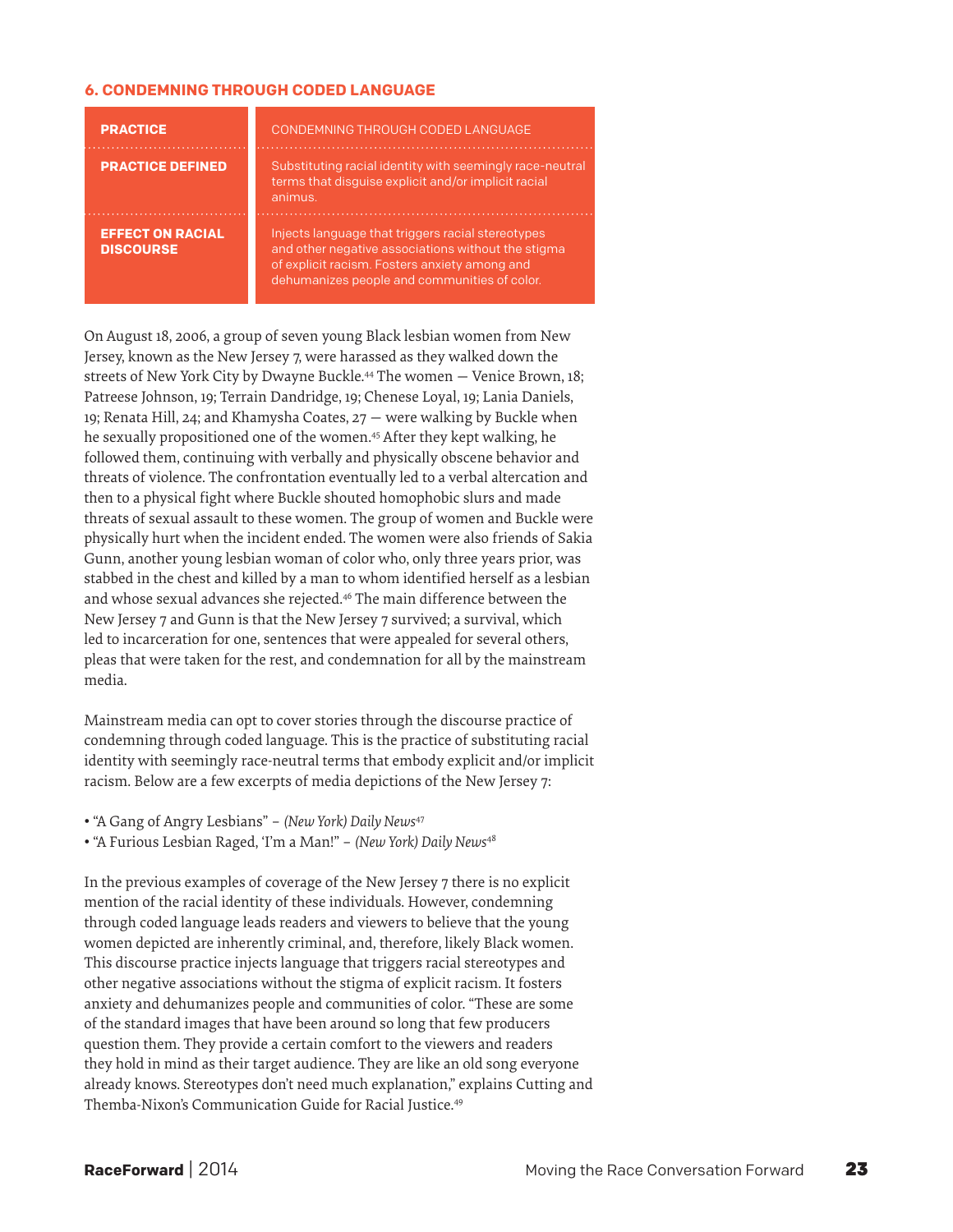The mainstream media can conjure up an image of a group of young Black lesbian women simply by utilizing the evocative words gang, pack, and raged. In these cases, the words are seemingly race-neutral terms, instead of explicitly racial identifiers. For many, the word "gang" conjures up the image of a group of young Black and brown bodies. An article published by the *The Public Intellectual* states that "overall, almost two-thirds of the articles characterized the women as angry lesbians in one way or another, and nearly half also used animal imagery or language."<sup>50</sup> The word "pack" suggests the victims were not human, but less than human, or even animals. This is a common trope identified with Black and brown bodies throughout U.S. cultural history. The narrative **that** emerges "is that these women were dangerously wild, masculinized monsters." $51$  The message that emerges is that these individuals — young Black lesbian women — must be contained and feminized. The mainstream media is able to advance this narrative and message without once explicitly stating that these seven women were in fact Black women.

Perhaps more remarkable, is the lack of media attention the story of the New Jersey 7 received in the midst of a growing national mainstream predominantly white Lesbian, Gay, Bisexual, Transgender and Queer (LGBTQ) movement focusing on marriage equality, bullying of mostly white LGBTQ youth, the Defense of Marriage Act (DOMA), and the Employment Non-Discrimination Act (ENDA). While this story was not completely omitted from mainstream media coverage, it was filled with the discourse practice of condemning through coded language, which removes the reality of racial identity and obscures individual and systemic racism as issues that demand attention and action. This practice invisibilizes people of color, especially LGBTQ people of color. This practice helps further promote the notion that all LGBTQ people are white and the issues they face do not include individual or systemic racism. When this practice is utilized, the notions that people and communities of color are inherently criminal and inhumane are propagated. Notions of the supremacy of white humanity are reified. Consequently, systemic racism becomes irrelevant to a national discourse that stridently is racist in subtext, even without mentioning race explicitly.

This discourse practice injects language that triggers racial stereotypes and other negative associations without the stigma of explicit racism.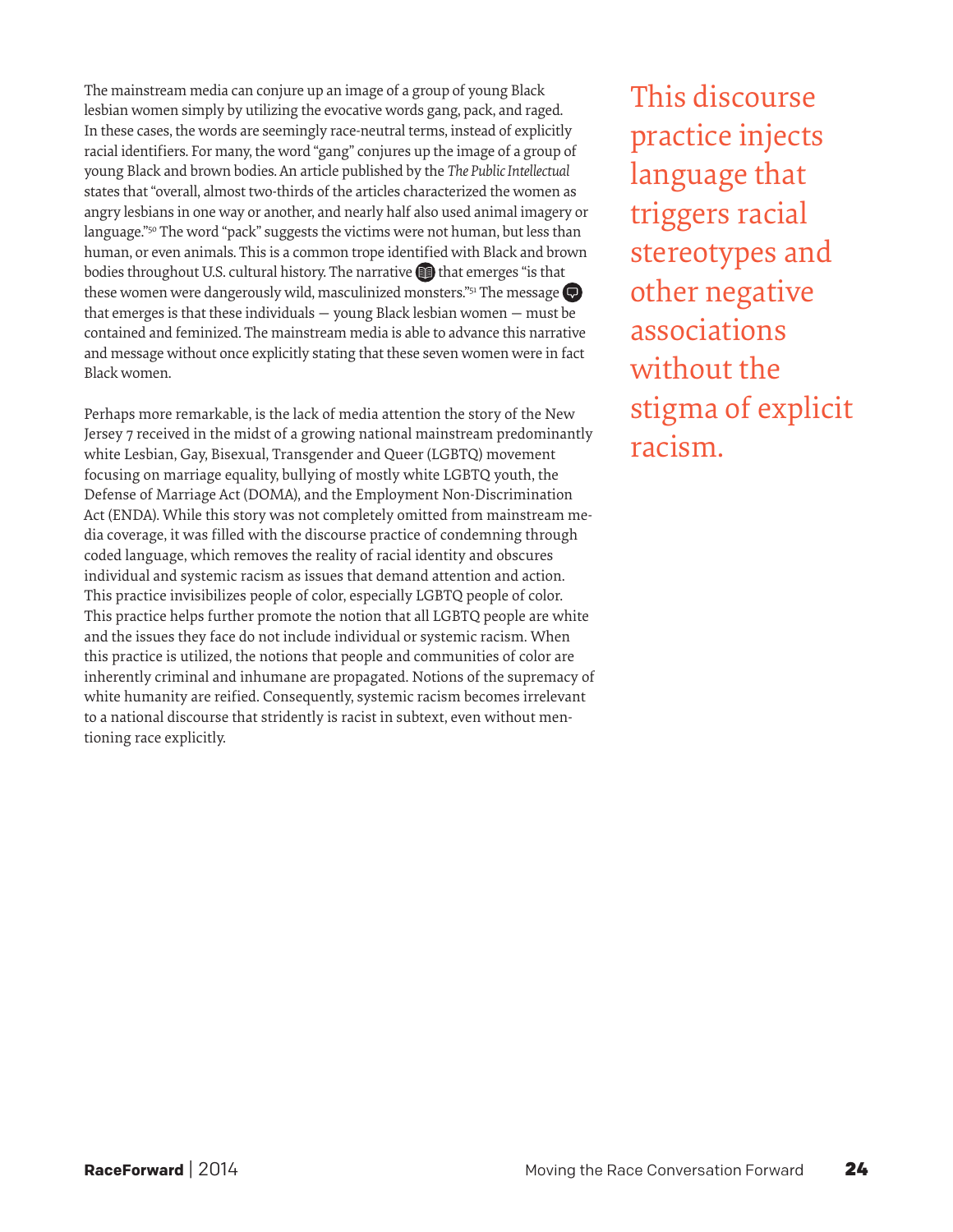# **7. SILENCING HISTORY**

| <b>PRACTICE</b>                             | <b>SILENCING HISTORY</b>                                                                                                                                                                                                                                                                                                                                                  |
|---------------------------------------------|---------------------------------------------------------------------------------------------------------------------------------------------------------------------------------------------------------------------------------------------------------------------------------------------------------------------------------------------------------------------------|
| <b>PRACTICE DEFINED</b>                     | Omitting, dismissing, or deliberately re-writing history.                                                                                                                                                                                                                                                                                                                 |
| <b>EFFECT ON RACIAL</b><br><b>DISCOURSE</b> | Isolates rather than connects present racial<br>disparities, opportunities and attitudes from their<br>historical context. Results in incomplete or inaccurate<br>understandings of the root causes of these disparities,<br>opportunities and attitudes. Obscures the pathway<br>to illuminating what solutions are most viable or<br>warranted. Miseducates the public. |

Every contemporary issue, especially every racialized issue, has a history. It may be challenging to identify the degree to which a particular story ignores or manipulates history. With media content it is often difficult to examine what information is missing and how much that influences an audience's understanding and perspective on the subject/issue. The more we understand an issue's history, the more we can judge whether a frame is appropriately focused and the narrative and message within that frame are racially just and factually sound.

Mainstream media coverage around immigration to the United States is one of the main areas where ahistorical frames and narratives abound. The history of U.S. imperialism, foreign policy and domestic immigration policy is complex and rarely surfaces in newsrooms and print. One of the most pervasive and detrimental linguistic tools, however, has been one simple word: "illegal." One reason the term "illegal immigrant" has become so powerful is because of its insidiousness, its assumption of neutrality, and its claim to merely assert fact. It is useful to point out that rarely, if ever, does the use of the term "illegal" in reference to immigrants come with an explanation of how that word came to be.

Few people in our national dialogue have publically reflected on the history of the term's use, what person created the term, and for what purpose. Indeed the use of the term "illegal" has sharply risen over the past two decades, a staunch turnaround from the 1970's era when President Carter himself opted to use the term "undocumented" to describe migrating peoples.

A well-known memo by Republican communication strategist Frank Luntz in 2004 popularized the term as a major tool for advancing a conservative agenda on immigration. In the present day, "illegal" has become a leading term within a set of entrenched language that advances a strictly law-and-order frame on immigration policy used by progressive and conservative parties alike.<sup>52</sup> Recognizing the history of a term will allow us to see the strategy behind its use and therefore a path to interrupting the power of its message  $\bigcirc$ .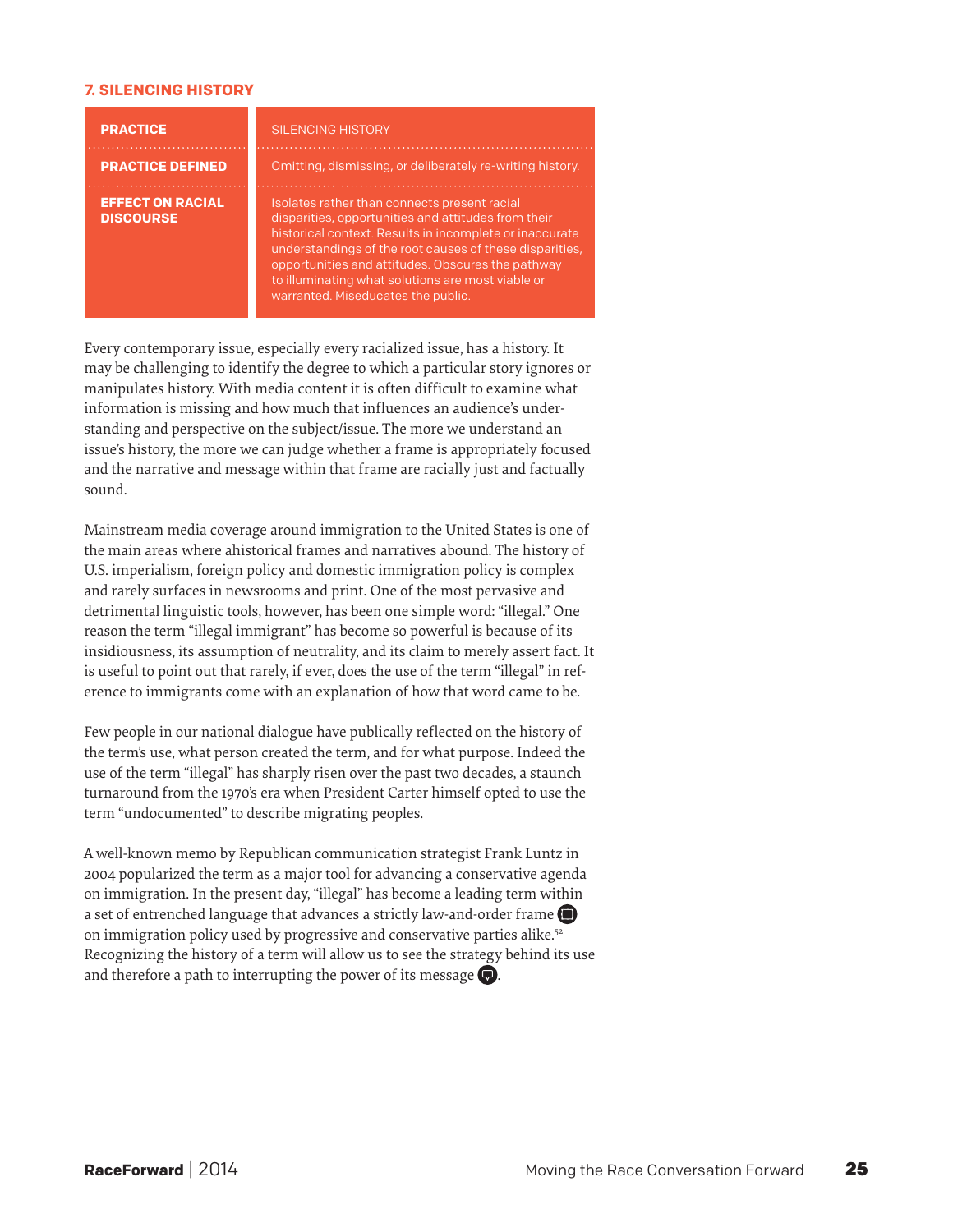One of the most common debates circling the immigration debate in the past year centers on whether immigrants are a boon or burden to the U.S. economy.

Headlines from around the nation read as follows:

- • "Giving Illegals Access to Welfare 'An Assault on U.S. Taxpayer,' Researcher Says" *– CNS News*<sup>53</sup>
- • "U.S. Taxpayers Should Not Have to Pay for Illegal Immigrants' Healthcare"*— U.S. News and World Report*<sup>54</sup>
- • "Illegals: Will They Be Taking Jobs Away From U.S. Citizens?" *—ABC News*<sup>55</sup>

One common thread that links these messages together is a lack of historical context as to why people are immigrating in the first place. We might ask: What role has the U.S. played in causing great migrations of people from Latin America and around the world?

A person well-versed in U.S. history, or in daily reality, may think of slavery, imperial wars, and colonialism to name a few. A deeper look at U.S neo-liberal policies such as NAFTA sheds light on why there is an increasing trend in migrating peoples from Latin America.<sup>56</sup> Ahistorical frames  $\bigoplus$  about immigration and their corresponding narratives allow us to relieve our own societal responsibility and instead problematize the "illegal other."

We could easily imagine the way narratives might be different if our frames expanded to include systems of globalization outside our borders and the role the U.S. plays in those systems. Dialogue that couples U.S. foreign policy with domestic immigration policy would signal more holistic look at comprehensive immigration reform. See the Migration is Beautiful intervention in Part Two and its popularization of the frame 'Migration is Natural' for ideas on promoting language and imagery that connect history to present realities of racism.

All of this is to say that if we cannot look at ourselves as a nation, both past and present, and the ways in which our "American" values have often fallen in contradiction with our actions, we will never be able to advance frames and narratives that lead to racially just and humane understanding or functioning of our social systems. We need to be able to consider tools of communication that allow us to see ourselves as active agents in the systems with which we interact. If we do not recognize the way decision-makers and media representatives systematically reframe our history we will continue to function without a societal mirror and the potential consequence is that our dialogue around these issues will remain stagnant.

If we cannot look at ourselves as a nation, both past and present, and the ways in which our "American" values have often fallen in contradiction with our actions, we will never be able to advance frames and narratives that lead to racially just and humane understanding or functioning of our social systems.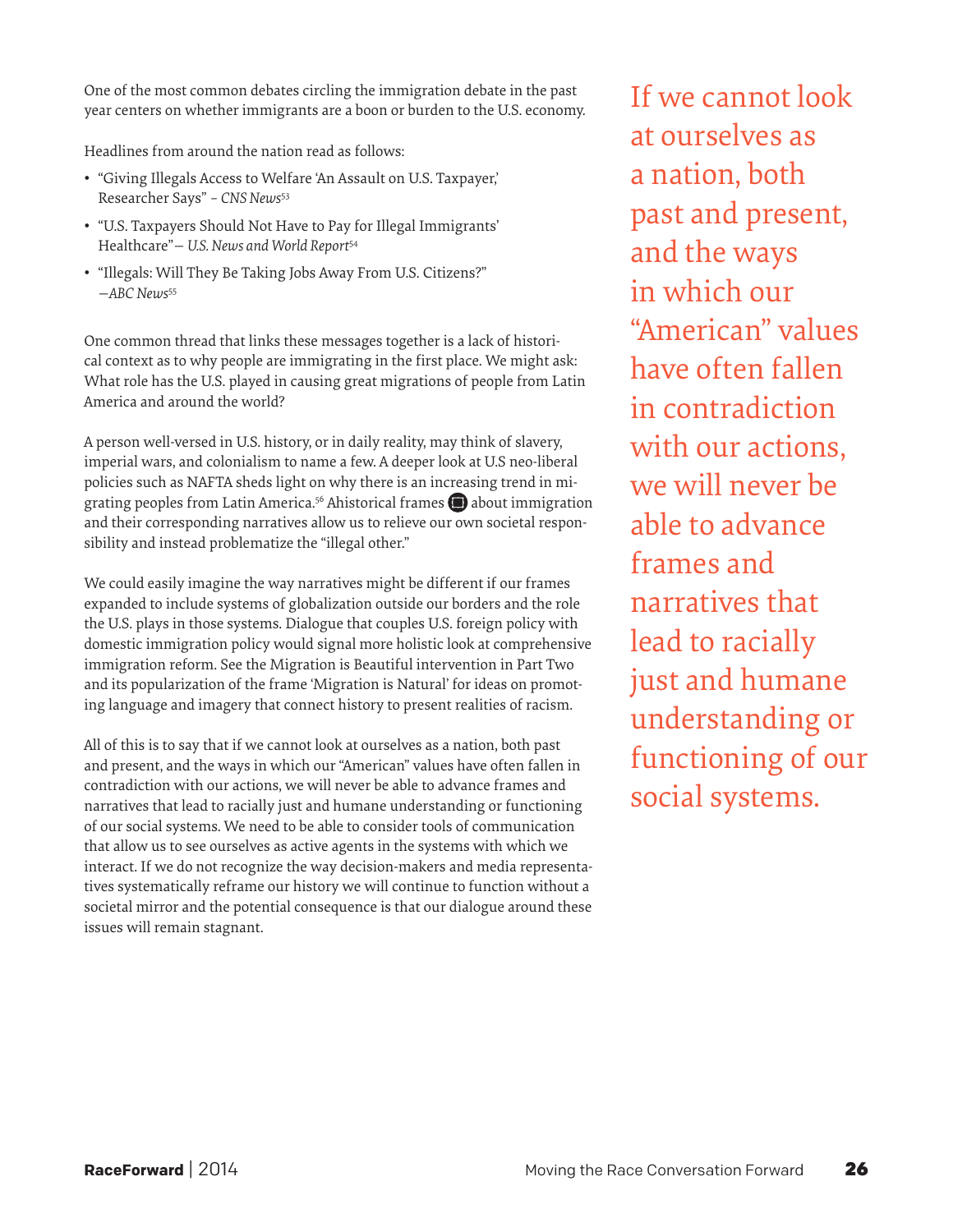# **SECTION 4: Recommendations and Conclusion**

# **EXPAND OUR DEFINITION OF RACISM BEYOND PERSONAL PREJUDICE AND <b>2**<br> **1** BEYOND PERSONAL PREJUDICE AND **2 HATE TO SYSTEMIC RACISM**

Racism in the United States has been traditionally understood and portrayed as overt and/or intentional prejudice or hatred of a white person(s) toward Black Americans or other racial and ethnic "minorities." And while the media clearly concentrates its coverage of racism on particularly shocking incidents of alleged racism (see the admitted or exposed use of racial slurs by celebrity chef Paula Deen or the NFL athlete Riley Cooper in 2013), this overrepresentation of such individual-level racism obscures the way that racism has operated and continues to operate far more broadly at the systemic level, to drastically limit access to resources and opportunities for people of color. Systemiclevel racism also takes the form of discriminatory policies and practices in the criminal justice and immigration systems. Our national commitment to justice, fairness, and equality of opportunity cannot be realized without this expansion.

Expanding your definition of racism means engaging in conversations about the potential causes of racial disparities in our nation. That means examining what policies and practices create and re-create these disparities. The media should certainly increase the amount of systemically aware racism content that explores such policies, practices and impacts. Journalists and the general public could also reexamine stories of individual triumph — i.e., someone who overcomes many obstacles and barriers to reach success with a racial justice lens. For example, why did a particular person and so many other people of color face similar or identical barriers in the first place? If racial justice advocates adopt a routine and robust use of a systems analysis to inform our work — and the way we publicly communicate our issues — we can be a model for other advocates and journalists to do the same.

# **FOCUS ON ACTIONS AND IMPACTS RATHER THAN ATTITUDES AND INTENTIONS.**

One way to expand our definition of racism to the systemic level is to focus our attention on actions and impacts rather than the attitudes and intentions of allegedly racist individuals, policies or practices. Intentions matter, but impacts, regardless of intentions, are what matter most. Racial impacts—whether negative or positive—are what have the most weighty consequences on people's lives, and, thus, are where we can most usefully place our attention. Also, actions and impacts can be documented, whereas attitudes and intentions are debatable. We may not know what is in the hearts and minds of particular people, policymakers, or powerholders — and it's not worth the energy to make guesses or assumptions. But we can hold them accountable for their actions, commitments, and decisions, since those have bearing on outcomes.

While the media tends to concentrate attention on whether or not an individual is truly contrite or apologetic about their racist expression or action, the public should ask themselves what impact such attitudes and, more importantly, corresponding actions can and do have when perpetrated by others in positions of power. Instead of focusing on whether or not an individual or a policy intends to be "colorblind," we should concentrate on how color-coded the results of that individual's actions or that policy's actions are. Silencing all talk about race — and prematurely declaring that we live in a "post-racial" society, or that class trumps race — will not eradicate the continued racial disparities in our society. Practically speaking, our media content analysis demonstrates that the media could do more to make the experiences of people of color more visible, including by going beyond Black and Latino populations to impact of policies on various AANHPI and Native experiences. Rather than use the "intent doctrine" often practiced by our courts, which narrowly and wrongly construes racism as that which involves provable intentionality, we need to use an "impact standard," where disparate impacts are often the evidence of disparate treatment. We also can use tools such as Racial Equity Impact Assessments to guide decision-making in order to further equitable outcomes and avoid unintended consequences.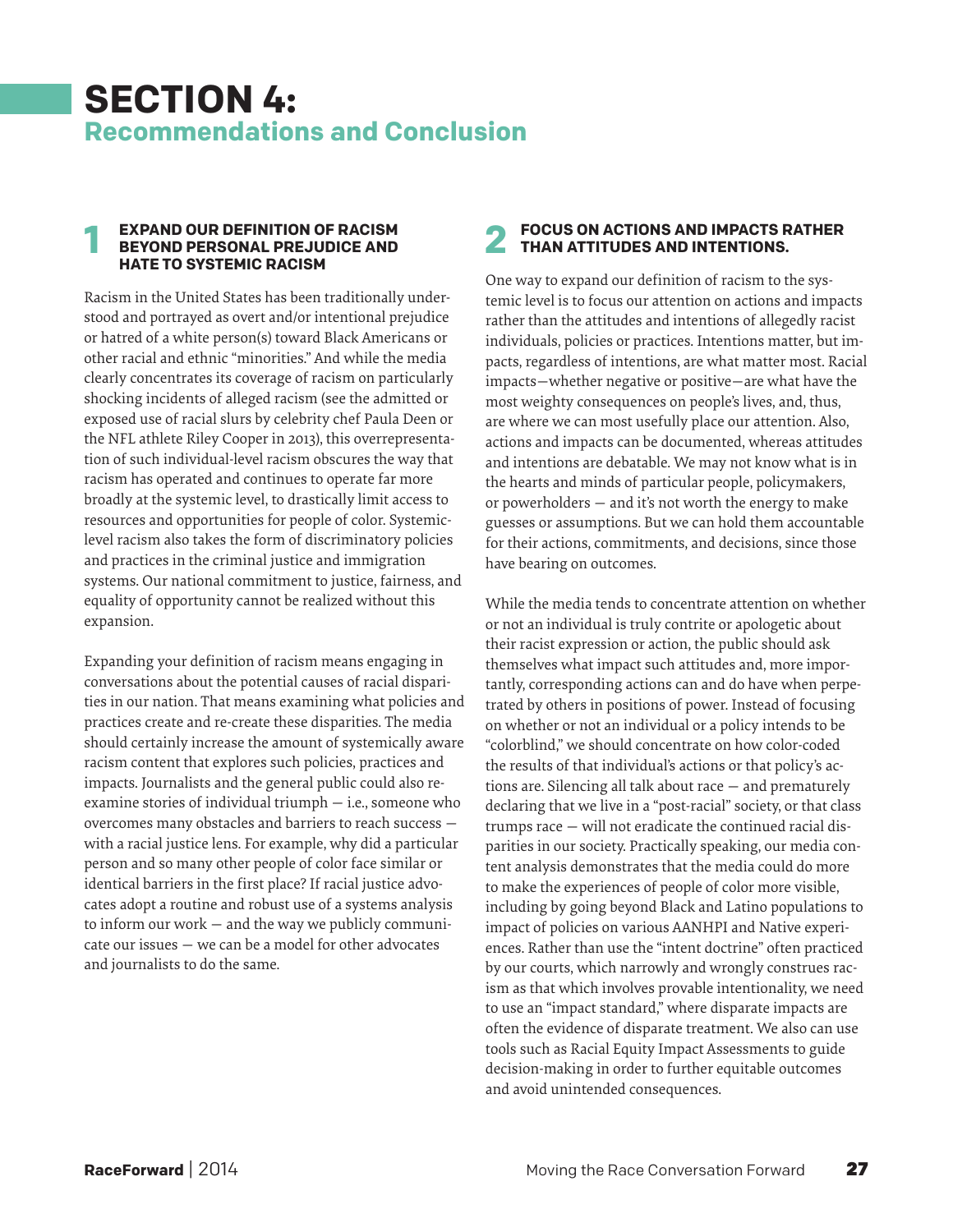# **ADD A RACIAL LENS TO OUR CONVERSATIONS ON CLASS, GENDER, SEXUALITY, ETC. 3 4**

Political conservatives do not have a monopoly on calls to silence racial justice voices. There's tremendous pressure from a vocal segment of political liberals to avoid talking about race, in part because the topic is viewed as too "divisive." But given the overwhelming evidence of racial disparities, it only makes sense that we would want to give race and racism specific, distinct, and sufficient attention. Yet, while we recommend addressing race explicitly, it does not mean we must or should address race exclusively. Other factors (e.g., gender, socioeconomic status, immigration status, etc.) may be just as salient or even more so, at times. Often these other dynamics are compounded by race, so they need to be considered together. When addressing racial equity, we certainly don't want to undermine gender equity. We want to lift all people. Thus, we need to take the time to thoughtfully view our issues of concern from all angles, with consideration of different lenses and perspectives. This doesn't have to be an either/or choice. To promote genuine inclusion, we can and must talk about race alongside those other factors if we are to fashion effective solutions to our policy and societal challenges.

We should be explicit about race, and overcome our reluctance to say the word "white," so that we can reveal, acknowledge, and address the similar and different ways that white people and people of color experience poverty, sex discrimination and LGBTQ oppression. We can all learn from people who clearly see and even embody the connections between race, ethnicity, gender, class, sexuality, religion, and other salient dynamics. Racial and social justice advocates need to take the time to thoughtfully view their issues of concern from all angles, with consideration of different lenses and perspectives. The best way to do that is to include a diverse set of stakeholders in the process of analyzing and framing issues, so that a wide variety of people can see their interests and identities represented in the selected strategies, solutions and frames. By developing inclusive issue frames, our work becomes complementary, rather than competing, and we can widen the base of investment and engagement in proposed equitable solutions.

# **CULTIVATE DISCOURSE THAT CENTERS THE HUMANITY AND LEADERSHIP OF PEOPLE OF COLOR.**

Our public discourse and conventional reporting on race-related stories, when it lacks systemic awareness or analysis, often ends up demonizing, pathologizing, or victimizing people of color. The result is a normalization of narratives and language that dehumanize people of color, who are too often viewed by more privileged white people as the perpetrators of their own plight or hapless victims. Even racial justice advocates can contribute to these portrayals when we are not consciously thinking about ways to correct and counteract them. How can we lift up the lived experience and expertise of people of color, their resistance and resilience, their intelligence and creativity, their role as change agents and leaders? If racial and social justice advocates don't do this frequently and effectively enough in our own communications, how can we expect journalists to do this?

While making sure that the full humanity of people of color comes through in our messages, we also need to use every opportunity to make sure more people of color have the opportunity to be the messengers — as spokespersons, experts, leaders, newsmakers (see the considerations offered in the concluding chapter of Part Two). We also need to continue to advocate for more journalists of color and racial diversity not just in the newsroom, but in media access and ownership, since the messenger has such significant bearing on the message.

We have seen how discourse that refuses to acknowledge the humanity of every person fosters an environment where racially discriminatory policies and practices advance with impunity. Coded language that equates people of color to animals as in the case of the New Jersey 7 (see p. 21), narratives that stereotype immigrant communities as inherently criminal for crossing constructed borders, or frames that simplify/dismiss the complex and painful history of indigenous peoples for the sake of white individualism as occurred in the Supreme court ruling over ICWA all exemplify the very real cost to people of color and the nation more broadly. Our dialogues, both public and private, must ensure that we humanize people of color through word choice, representative voices, diversity of perspective (i.e. include non-white perspectives), and recognition of the root causes of racial inequity.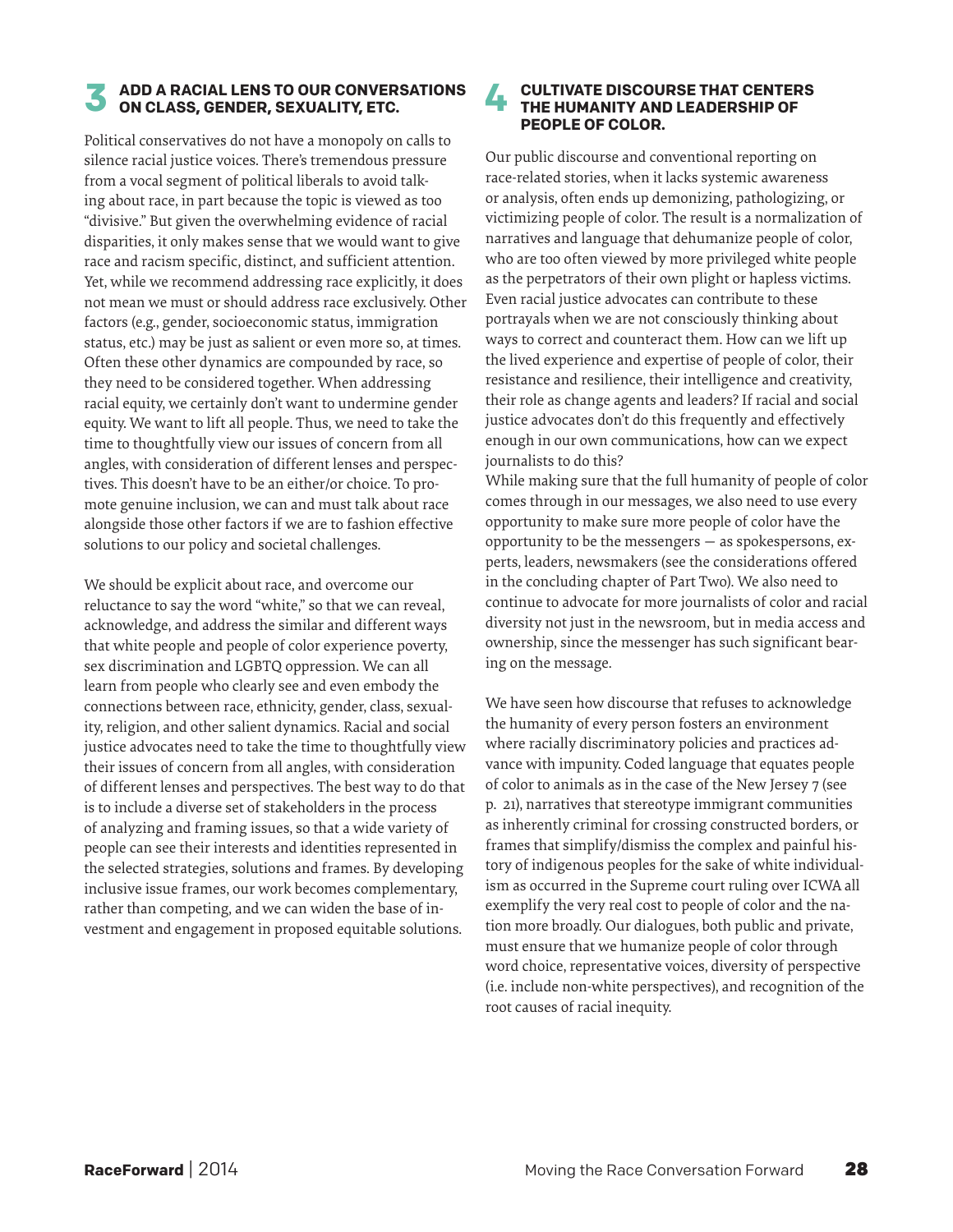# **CONCLUSION**

This report has explored the character of mainstream dominant racial discourse in two primary ways. First, we conducted a unique, original media-content analysis of mainstream media coverage of race and racism throughout much of 2013 that found disappointingly low levels of "systemically aware" content. Second, we described seven harmful racial discourse practices which, taken as a whole, reinforce the common misconception that racism is simply a problem of rare, isolated, individual attitudes and actions. Instead, we argue that racism is a cumulative and compounding product of an array of societal factors that, on balance, systematically privilege white people and disadvantage people of color. We have also offered everyday recommendations for how readers can help overcome these harmful racial discourse practices. The news media, particularly local newspapers, could play a more productive role toward advancing racial justice in this country by focusing more of their coverage on "systemically aware" content, and exploring the policies and practices that lead to racial disparities.

In a companion report – *Moving the Race Conversation Forward – Part Two* – we go several steps further from the recommendations we specify here, to provide lessons through profiles from several recent interventions and initiatives led by racial justice organizations, artists, and others who are moving our nation's race conversation forward toward racial justice.

The cases discussed in Part Two include a campaign entitled "Drop The I-Word" ("illegal"), launched in September 2010 by Race Forward, a successful and welltimed divestment campaign led by Color of Change against an established organization that promotes policies based on racially discriminatory frames, and the origins and ongoing battles of The Advancement Project to dismantle the "School-to-Prison Pipeline." The lessons drawn from the cases — intended primarily for racial and social justice advocates as well as others eager to respond to the dominant frames and stories that negatively impact people of color include telling stories that connect individuals to systems and using cultural and artistic media to reveal and explore systemic racism. They are accompanied by important considerations for organizations to bear in mind when selecting spokespersons for racial equity communications. Finally, we provide recommendations for those  $-$  in philanthropy or otherwise  $-$  who are interested in the current needs and opportunities for supporting the development of framing expertise, skills-building and collaboration in the field of racial justice.

Racism is a cumulative and compounding product of an array of societal factors that, on balance, systematically privilege white people and disadvantage people of color.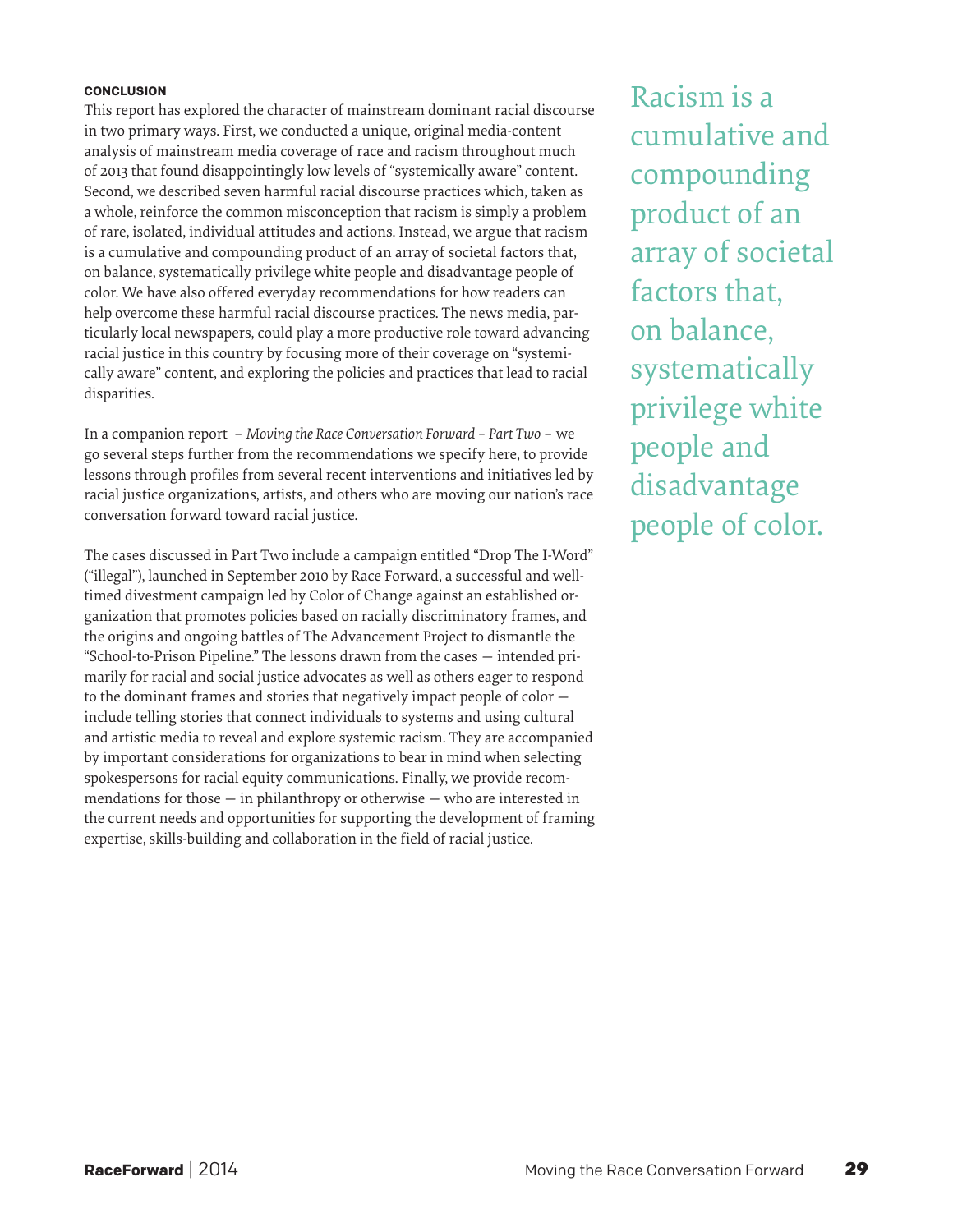# **SECTION 5: Acknowledgments and Endnotes**

**MANY THANKS** to all those who contributed information, insights and connections for this briefing paper, including the following participants of Race Forward and American Values Institutes' Racial Justice Framing Convening:

Eduardo Bonilla-Silva, Author / Professor of Sociology; Ken Chen, Executive Director, The Asian American Writers' Workshop; Danielle Coates-Connor, Senior Associate, Center for Story-Based Strategy; Malkia Cyril, Executive Director, Center for Media Justice; Sharon Davies, Executive Director, Kirwan Institute for the Study of Race & Ethnicity; Rachel Godsil, Director of Research, American Values Institute; LeeAnn Hall, Executive Director, Northwest Federation of Community Organizations (NWFCO) / Race Forward Board Member; Milly Hawk Daniel, Vice President for Communications, PolicyLink; Debayani Kar, Senior Communications Associate, PolicyLink; Sally Kohn, Columnist, Activist, Pundit; Alexis McGill Johnson, Executive Director, American Values Institute; John Neffinger, KNP Communications; Mónica Novoa, Director, Define American; Simón C. Perazza, Community & Civic Engagement, W.K. Kellogg Foundation; john powell, Director, UC Berkeley's Haas Diversity Research Center; Ryan Senser, Strategy Consultant; Kay Takeda, Director, Grants & Services, Lower Manhattan Cultural Council; Dorian Warren, Columbia University Professor / Race Forward Board Member; and Maya Wiley, Founder and President, Center for Social Inclusion,

participants of Race Forward interviews:

- Judith Browne-Dianis, Co-Director, Advancement Project;
- Rashad Robinson, Executive Director, ColorOfChange / Race Forward Board

Member; and

• Favianna Rodriguez, Artist / Co-Founder, CultureStrike,

and the staff of Race Forward.

**WRITTEN AND RESEARCHED BY:** Dominique Apollon; Terry Keheler; Jillian Medeiros; Natalíe Lorraine Ortega; Julia Sebastian; Rinku Sen.

Executive Director: **RINKU SEN** Research Director: **DOMINIQUE APOLLON** Copyeditor: **KALIA ABIADE** Designer: **STEFANIE CHUNG** 

Produced By: Race Forward With Support From W.K. Kellogg Foundation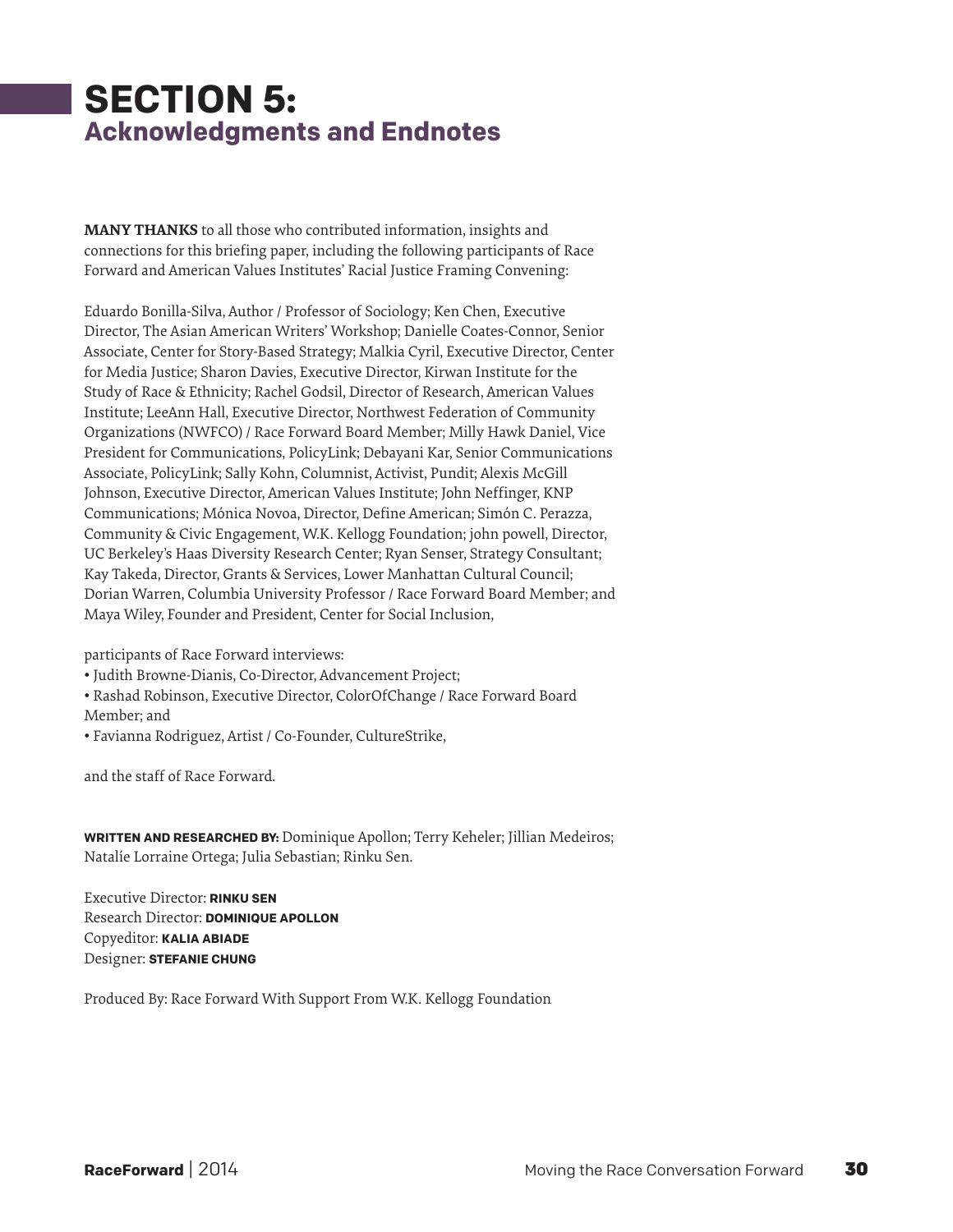# **ENDNOTES**

1 Story Adapted from: http://colorlines.com/archives/2012/11/ rinku\_sen\_we\_are\_the\_majority\_and\_we\_demand\_justice. html

2 Barnes, Robert. "Sotomayor chides prosecutor for 'racially charged' question". *The Washington Post*. 26 February 2013.

3 Hundley, Wendy. "Hispanic groups accuse Lewisville police of racial profiling". *The Dallas Morning News*. 26 January 2013.

4 "Interview with Rev. Jesse Jackson". Your Money. CNN. 21 July 2013

5 Dixon, Travis L. and Daniel Linz. 2000. "Overrepresentation and Underrepresentation of African Americans and<br>Latinos as Lawbreakers on Television News." International<br>Communication Association. Spring 2000. Heinz Endowment<br>& Meyer Communication. 2011. "Portrayal and perception audits of news media and reporting on African American men and boys.

°Rodriguez, Clara E. 1997. Latino Looks : Images of Latinas and<br>Latinos in the U.S. Media. Westview Press: Boulder. Squires,<br>Catherine. 2009. African Americans and the Media. Polity<br>Press: Cambridge. Valdivia, Angharad 201 Media. Polity Press: Cambridge.

7 Ibid. Dixon and Linz 2000. Mendelberg, Tali. 2001. The Race Card: Campaign Strategy, Implicit Messages, and the Norm of<br>Equality. Princeton: Princeton University Press. 2001. Pattion,<br>Tracey Owens, and Julie Snyder-Yuly. "Any Four Black Men<br>Will Do: Rape, Race and the Ultimate Scap

\*Gilens, Martin. 1996. "Race Coding and White Opposition<br>to Welfare." The American Political Science Review. Vol. 90,<br>No. 3 (Sept 1996) pp. 533-604. Gilens, Martin. 1996. "Race and<br>Poverty in America: Public Opinion Quarte (winter 1996) pp. 515-541. Hancock, Ange-Marie. 2004 The<br>Politics of Disgust. The Public Identity of the Welfare Queen..<br>NYU Press: New York. Sommers, Samuel R., Evan P. Apfel-<br>baum, Kristin N. Dukes, Negin Toosi, and Elsi

9 U.S. Census, State & County Quickfacts. Los Angeles County. http://quickfacts.census.gov/qfd/states/06/06037.html

10U.S. Census, State & County Quickfacts. New York County (Manhattan Borough). http://quickfacts.census.gov/qfd/ states/36/36061.html

"Tepper, Rachel. "Paula Deen Racist Comments, Use of<br>N-Word allegedly caught on video". The Huffington Post. 19 June 2013.

12"Food Network Dropping Paula Deen" The Situation Room. CNN. 21, June 2013.

13"Supporters Rise to Paula Deen's Defense for Racial Com-<br>ment". CNN Newsroom. CNN. 22 June 2013.

Paula Deen Still Has Some Die-Hard and Forgiving Fans". CNN Newsroom. CNN. 23, June 2013

15"Paula Deen Does Damage Control". CNN Newsroom. CNN. 26 June 2013.

<sup>#S</sup>ee Don Lemon's Newsroom, June 22, 7pm EST with Tim<br>Wise as one of three guests. Wise was the last to appear, and<br>his remarks on the broader implications of white denial of<br>implicit bias were not highlighted at the top

<sup>17</sup>For research documenting racial segregation and discrimi-<br>nation in the restaurant industry, see the work of Restaurant<br>Opportunities Center United, including Behind the Kitchen<br>Door: A Multi-site Study of the Restaura rocunited.org/2011-behind-the-kitchen-door-multi-sitestudy/), and of their co-director Saru Jayaraman, Chapter 5 ("Race in the Kitchen") of Behind the Kitchen Door. Ithaca: Cornell University Press, 2013 , (at http://thewelcometable.net/ behind-the-kitchen-door/)

<sup>18</sup>"Contentious Testimony in Zimmerman Trial: Who is Rachel<br>Jeantel?" Anderson Cooper 360 Degrees. CNN. 27 June 2013.

19Ibid.

20"Paula Deen Racial Slur Controversy". CNN News Day. CNN. 24 June 2013.

<sup>21</sup>Kalhenberg, Richard D. "Base Affirmative Action on Class Supreme Court ruling on college admissions opens the door for socioeconomic integration". USA Today. 26 June. 2013

22ibid

23ibid.

24Bertrand, Marianne and Sendhil Mullainathan. "Are Emily And Greg More Employable Than Lakisha And Jamal? A Field Experiment On Labor Market Discrimination," American Economic Review, 2004, v94 (4,Sep), 991-1013. 25Pager, Devah. 2003. "The Mark of a Criminal Record." Ameri-can Journal of Sociology 108(5): 937-975.

26Kalhenberg, Richard D. "Base Affirmative Action on Class; Supreme Court ruling on college admissions opens the door for socioeconomic integration". USA Today. 26 June. 2013

27Will, George F. "Schools push a curriculum of propaganda". Washington Post. 03 April 2013.

<sup>28</sup>"Grapevine: Adult magazines being removed from military<br>bases". Special Report w/ Bret Baier. Fox New. 02 August 2013.

<sup>29"</sup>Interview with Angela McGlowan, Sanita Jackson". Fox<br>Hannity. Fox News Network. 8 August 2013

30Bogado, Aura. "The Cherokee Nation's Baby Girl Goes on Trial". Colorlines. 24 April, 2013. http://colorlines.com/ archives/2013/04/the\_cherokee\_nations\_baby\_girl\_goes\_on\_ trial.html

31ibid.

<sup>33</sup>Sherman, Mark. "Supreme Court wrestles with adoption of<br>American Indian girl". The Denver Post. 17 April 2013. http://<br>www.denverpost.com/ci\_23039444/supreme-court-wrestles-<br>adoption-american-indian-girl

33Mears, Bill. "Supreme Court tackles Native American<br>adoption dispute". CNN. 16 April, 2013. http://www.cnn.<br>com/2013/04/16/politics/court-cherokee-custody/

#### 34ibid

35http://www.thenation.com/article/170413/stopped-andfrisked-being-fking-mutt-video

36ibid.

37http://www.nydailynews.com/new-york/suit-calls-nypd-surveillance-muslims-article-1.1376051

38ibid.

39http://www.washingtonpost.com/opinions/ michael-bloomberg-stop-and-frisk-keeps-new-york-safe/2013/08/18/8d4cd8c4-06cf-11e3-9259-e2aafe5a5f84\_story. html

#### 40ibid.

41http://www.nytimes.com/2012/08/21/nyregion/64-of-new-yorkers-in-poll-say-police-favor-whites.html?\_r=0

42http://mediamatters.org/blog/2013/08/14/right-wing-media-forgo-their-commitment-to-the/195393

43http://colorlines.com/archives/2013/07/rinku\_sen\_think- ing\_through\_racism.html

44http://thepublicintellectual.org/2011/07/18/the-case-of-the-killer-lesbians/

45http://colorlines.com/archives/2007/06/Black\_lesbians\_in\_ nyc\_get\_11\_y\_1.html

46http://thepublicintellectual.org/2011/07/18/the-case-of-thekiller-lesbians/

47http://www.nydailynews.com/news/crime/lesbian-wolfpack-guilty-article-1.209128

48http://www.nydailynews.com/news/crime/man-lesbian-growled-fight-article-1.212761

49Cutting, H. & Themba-Nixon, M. Talking the walk: A com- munications guide for racial justice. AK Press, Oakland, CA. 2006.

50http://thepublicintellectual.org/2011/07/18/the-case-of-the-killer-lesbians/

#### 51ibid.

52Thompson, Gabriel. 'How the Right Made Racism Sound Fair-and Changed Immigration Politics". Colorlines. Sept. 13 2011. http://colorlines.com/archives/2011/09/how\_the\_right\_ made\_racist\_rhetoric\_sound\_neutral--and\_shaped\_immigration\_politics.html

Nevins, Joseph. "Operation Gatekeeper: The Rise of 'Illegal Alien' and the Re-Making of the U.S.-Mexico Boundary". Routledge. NY, NY. 2002.

Ana, Otto Santa. "Brown Tide Rising: Metaphors of Latinos in Contemporary American Public Discourse". University of Texas Press. Austin, Texas. 2002.

53Starr, Penny. "Giving Illegals Access to Welfare 'An Assault<br>on U.S. Taxpayer,' Researcher says'. CNS News. May 29 2013.

54Stein, Daniel. 'U.S. Taxpayers Should Not Have to Pay for Illegal Immigrants' Healthcare'. U.S. News. Nov. 10 2009.

55Herman, Charles. 'Illegals: Will They Be Taking Jobs Away From U.S. Citizens?'. ABC News. May 18, 2007.

56Gonzalez, Juan. "Harvest of Empire: A History of Latinos in America". Penguin Books. NY, NY. 2011.